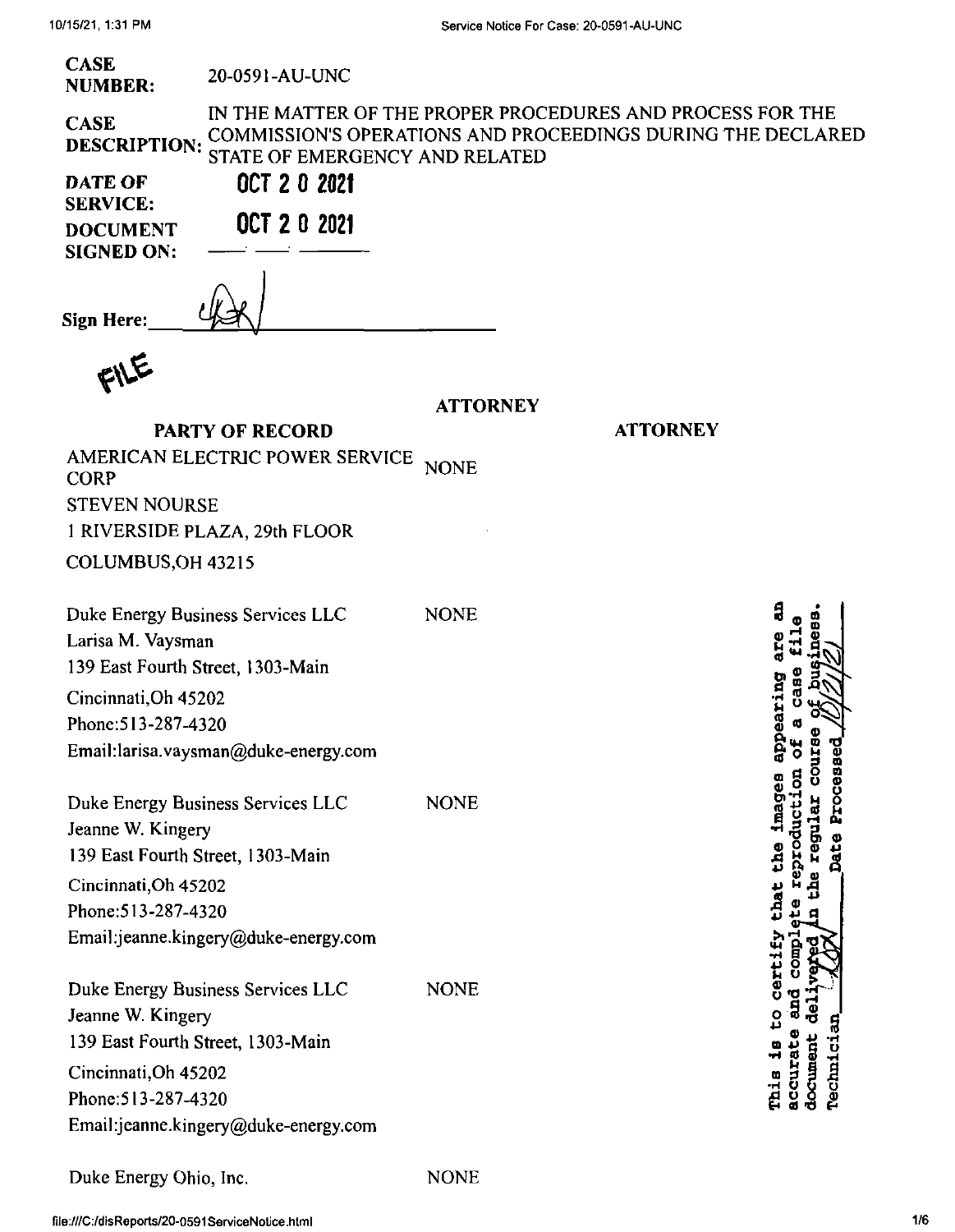10/15/21, 1:31 PM Rocco O. D'Ascenzo 139 East Fourth Street, 1303-Main Cincinnati,Oh 45202

 $\ddot{\phantom{0}}$ 

Phone:513-287-4320 Email:rocco.dascenzo@duke-energy.com

| none | *Bingham, Deb J. Ms.                       |
|------|--------------------------------------------|
|      | Office of the Ohio Consumers' Counsel      |
|      | 65 East State Street, 7th Floor            |
|      | Columbus, OH 43215-4203                    |
|      | Phone: 614-466-1311                        |
|      | Fax:614-466-9475                           |
|      | Email:debra.bingham@occ.ohio.gov           |
| none | *Watchorn, Christine E. Ms.                |
|      | <b>FirstEnergy Service Company</b>         |
|      | 100 E. Broad Street                        |
|      | Suite 2225                                 |
|      | Columbus, OH 43215                         |
|      | Phone: 614-437-0183                        |
|      | Fax:330-245-5682                           |
|      | Email: cwatchorn@firstenergycorp.com       |
| none | *Hehmeyer, Kari D Ms.                      |
|      | Benesch, Friedlander, Coplan & Aronoff LLP |
|      | 41 South High Street                       |
|      | Suite 2600                                 |
|      | Columbus, OH 43215-6164                    |
|      | Phone: 614-223-9344                        |
|      | Fax:614-223-9330                           |
|      | Email:khehmeyer@beneschlaw.com             |
| none | *Allen, Bethany                            |
|      | <b>IGS</b> Energy                          |
|      | 6100 Emerald Parkway                       |
|      | Dublin, OH 43016                           |
|      | Phone: (614) 659-5384                      |
|      | Email:bethany.allen@igs.com                |
| none | WILSON, AMBROSIA E.                        |
|      | OHIO CONSUMERS COUNSEL                     |
|      | <b>65 EAST STATE STREET</b>                |
|      | 7TH FLOOR                                  |
|      | COLUMBUS, OH 43215                         |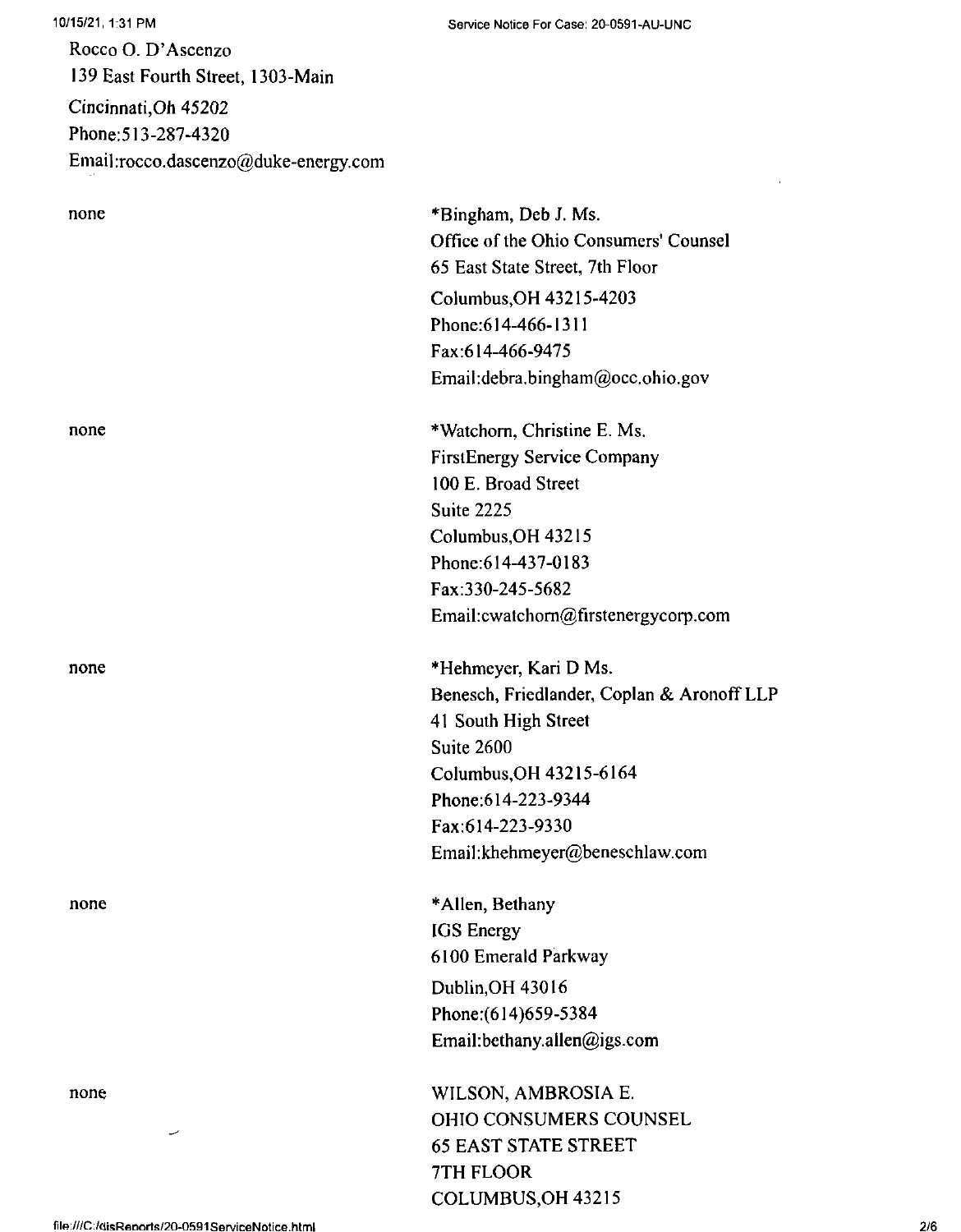| none |  |  |
|------|--|--|
| none |  |  |
| none |  |  |
| none |  |  |

none

Phone:614-466-1292 Email:AMBROSIA.WILSON@OCC.OHIO.GOV

•^Mallamee, Patricia J Ms. Ohio Consumers' Counsel 65 E. State St. 7th Floor Columbus,OH 43215 Phone:614-466-1310 Email:patricia.mallamee@occ.ohio.gov

♦Cahill, Valerie A Ms. Whitt-Sturtevant 88 E. Broad St. #1590 Columbus,OH 43215 Phone:614-405-8717 Email:cahill@whitt-sturtevant.com

♦Kennedy, Christopher T. Whitt Sturtevant LLP 88 East Broad Street Suite 1590 Columbus,OH 43215 Phone:614-224-3912 Fax: 614-224-3960 Email:kennedy@whitt-sturtevant.com

\*Fischer, Mary E. Ms. Public Utilities Commission of Ohio 180 E. Broad St.

Columbus,OH 43215 Phone:(614)466-0469 Email:mary.fischer@puco.ohio.gov

BOTSCHNER-O'BRIEN, AMY OFFICE OF THE OHIO CONSUMERS' COUNSEL 65 EAST STATE ST, 7TH FL COLUMBUS,OH 43215 Phone;614-466-9575 Email:AMYBOTSCHNER.OBRIEN@OCC.OHIO.GOV

none

\*ChiIcote, Heather A. Public Utilities Commission of Ohio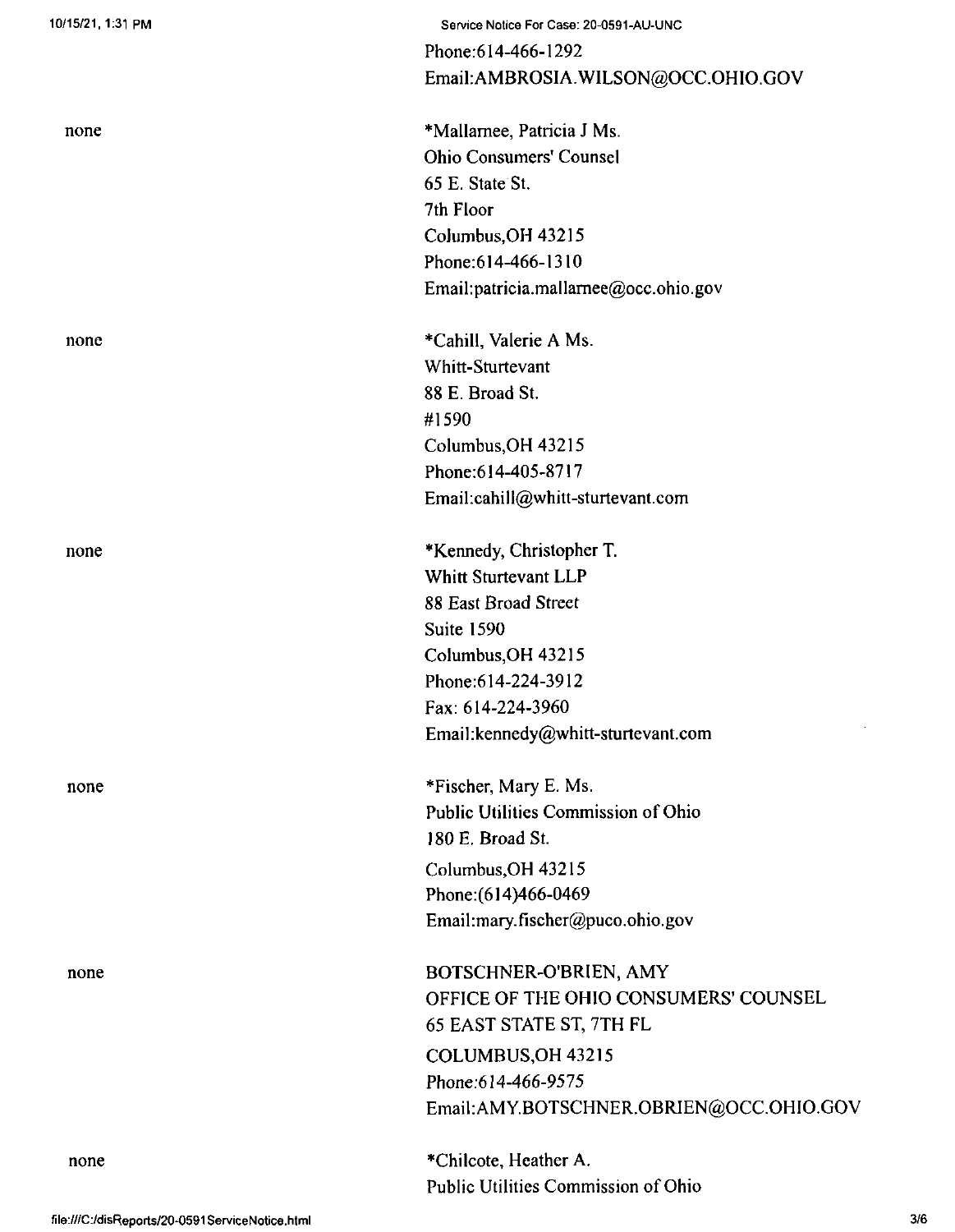| 10/15/21 1:31 PM       | Service Notice For Case: 20-0591-AU-UNC |
|------------------------|-----------------------------------------|
|                        | 180 East Broad Street                   |
|                        | Columbus, OH 43215                      |
|                        | Phone: (614) 466-0407                   |
|                        | Email:heather.chilcote@puco.ohio.gov    |
| none                   | *Staff, Docketing                       |
|                        | Docketing                               |
|                        | 180 East Broad Street                   |
|                        | 11th Floor                              |
|                        | Columbus, OH 43215                      |
|                        | Phone: 614-466-4095                     |
|                        | Fax:614-466-0313                        |
|                        | Email:docketing@puco.ohio.gov           |
| none                   | *Schuler, Michael J Mr.                 |
|                        | The Dayton Power and Light Company      |
|                        | 1065 Woodman Dr.                        |
|                        | Dayton, OH 45432                        |
|                        | Phone: (937) 259-7358                   |
|                        | Email:michael.schuler@aes.com           |
| none                   | *King, Kelli C.                         |
|                        | <b>PUCO</b>                             |
|                        | 180 E. Broad St.                        |
|                        | Columbus, OH 43215                      |
|                        | Phone: (614) 466-0461                   |
|                        | Email:Kelli.King@puco.ohio.gov          |
| none                   | WILLIS, MAUREEN R                       |
|                        | 65 EAST STATE STREET, 7TH FLOOR         |
|                        | COLUMBUS, OH 43215-4203                 |
|                        | Phone: 614-466-9567                     |
|                        | Email:MAUREEN.WILLIS@OCC.OHIO.GOV       |
| NOURSE, STEVEN         | <b>NONE</b>                             |
| 1 RIVERSIDE PLAZA      |                                         |
| COLUMBUS, OH 43215     |                                         |
| Phone: 614.716-1608    |                                         |
| Fax:614.716-2014       |                                         |
| Email:STNOURSE@AEP.COM |                                         |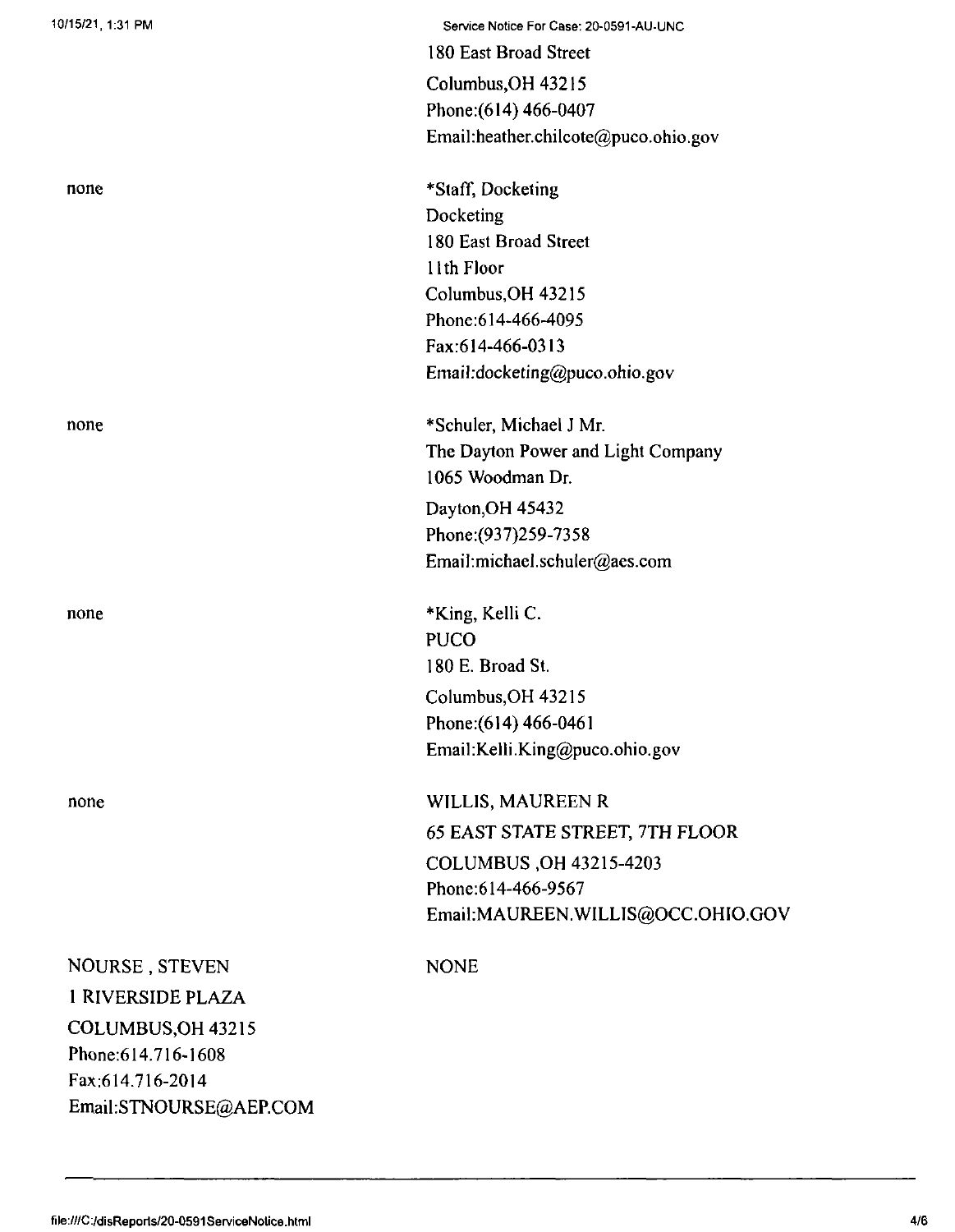## **INTERESTED PARTY**

## **ATTORNEY**

## NONE

CLEVELAND,OH 44102 Phone:(216) 408-6501 Email:MElSSNERJOSEPH@YAHOO.COM **PARTY OF RECORD** CITIZENS COALITION ATTY JOSEPH PATRICK MEISSNER 2234 WEST BOULEVARD

LEGAL AID SOCIETY OF COLUMBUS MELISSA BAKER LINVILLE 1108 CITY PARK AVENUE COLUMBUS,OH 43206 Phone;614-224-8374 Email:MLTNVILLE@COLUMBUSLEGALAID.ORG

OHIO CONSUMERS' COUNSEL WESTON, BRUCE

65 EAST STATE STREET 7TH FLOOR COLUMBUS,OH 43215-4213 Phone:614-466-9585 Email:BRYCE.MCKENNY@OCC.OHIO.GOV

OHIO POVERTY LAW CENTER SUSAN JAGERS 1108 CITY PARK AVE STE 200 COLUMBUS,OH 43206 Phone:(614) 824-2501 Email:SJAGERS@OHIOPOVERTYLAW.ORG

Athen,OH 45701 Phone:740-594-3558 ext. 8305 Email:plee@seols.org Southeastern Ohio Legal Services Staf Attorney Peggy Lee 964 East State Street

Linville, Melissa The Legal Aid Society of Columbus 1108 City Park Ave. Columbus,OH 43206

Email:Mlinvi!le@columbuslegalaid.org

OHIO CONSUMERS' COUNSEL 65 E STATE ST 7th FLOOR COLUMBUS,OH 43215-4203 Phone:614-466-7964

Jagers, Susan Ohio Poverty Law Center 1108 City Park Avenue, Suite 200 Columbus,OH 43206 Phone;614-824-2501 Email:sjagers@ohiopovertylaw.org

ATHENS,OH 45701 Phone:740-594-3558 Email:PLEE@OSLSA.ORG LEE, PEGGY P SOUTHEASTERN OHIO LEGAL SERVICES 964 EAST STATE STREET

**PARTY OF RECORD**

**PARTY OF RECORD** NOURSE, STEVEN

**ATTORNEY**

NONE

file:///C:/disReDons/20-0591ServiceNotice.html 5/6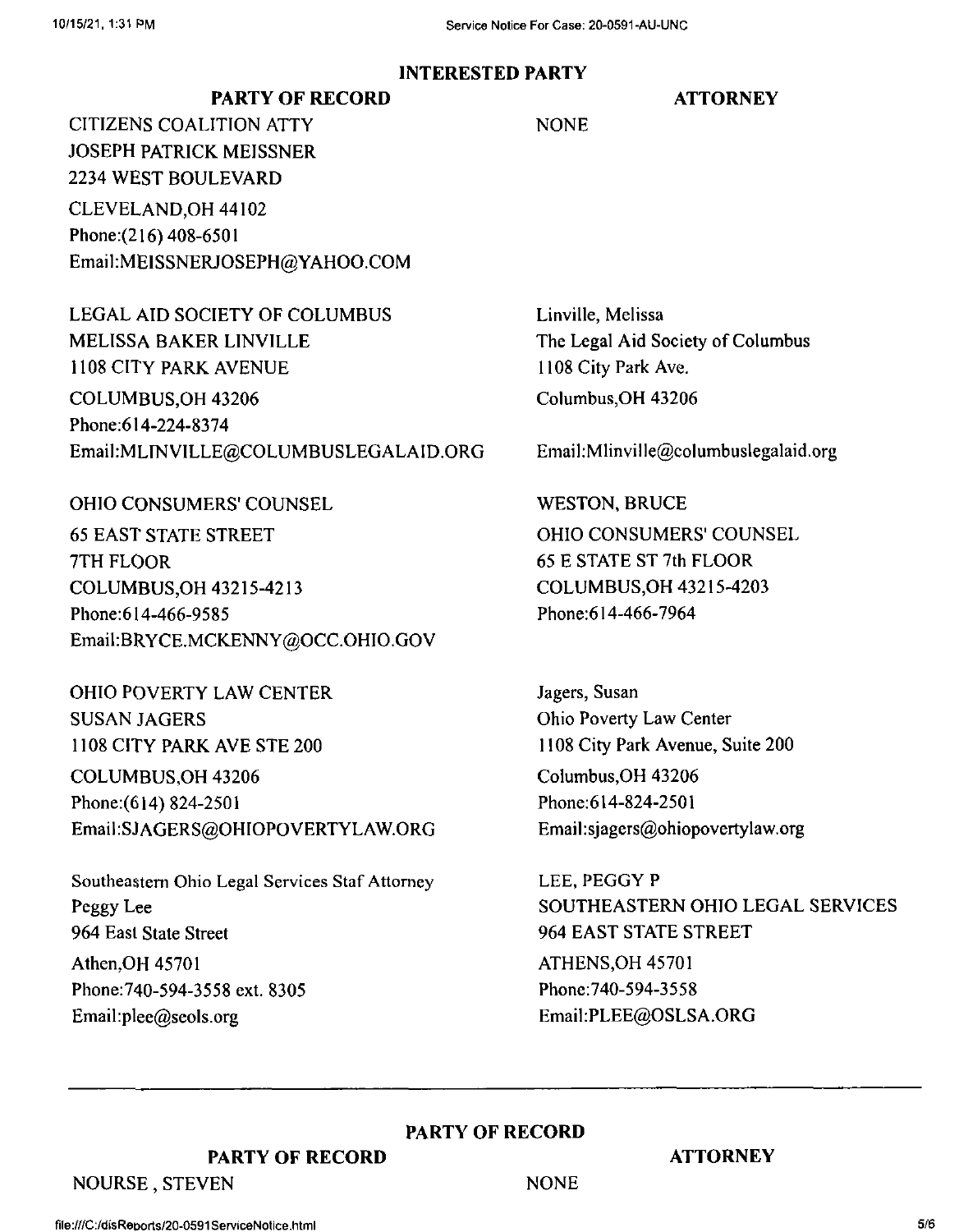COLUMBUS,OH 43215 Phone:614.716-1608 Fax:614.716-2014 Email:STNOURSE@AEP.COM <sup>1</sup> RIVERSIDE PLAZA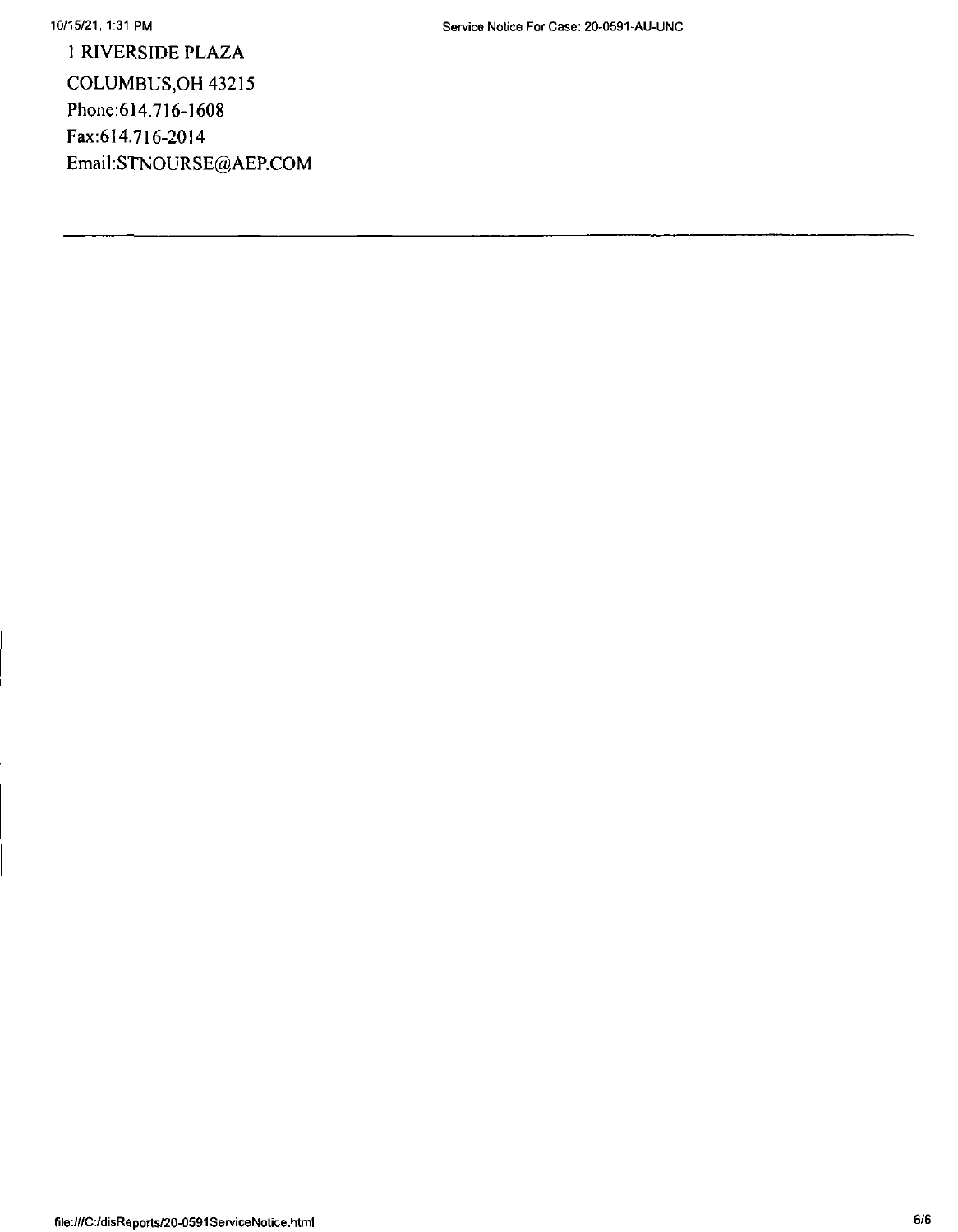## **Ryan, Debbie**

| From:<br>Sent: | Public Utilities Commission of Ohio <puco@info.puco.ohio.gov><br/>Wednesday, October 20, 2021 4:28 PM</puco@info.puco.ohio.gov>                                     |
|----------------|---------------------------------------------------------------------------------------------------------------------------------------------------------------------|
| To:            | Miller, Danelle; Ryan, Debbie; Holbert, Tina; Howard, Daneiaka; Hawkins, Angela;<br>anna.nixon@puco.ohio.gov; Mcpherson, Saundra; Calloway, Philip; Troupe, Tanowa; |
| Subject:       | Neloms, Tim; Schilling, Matt<br>Courtesy Copy: NOTICE OF FILING in Case Nos. 20-0591-AU-UNC & 20-2000-XX-XXX                                                        |

**This is a courtesy copy of an email bulletin sent by Debbie Ryan.**

**This bulletin was sent to the following groups of people:**

Subscribers of Electric, Energy & Heating/Cooling Industry Service, Natural Gas and Pipeline Industry Service List, Railroad Industry Service List, Telephone Industry Service List, Transportation Industry Service List, or Water Industry Service List, (2603 recipients)

**Having trouble viewing this email? View it as a Web page. [O SHARE, j**



**NOTICE OF FILING Docketing Division (614) 466-4095**

I Industry Service List, Transportation Industry Service List, Water Industry Service List, Electric The filing of the following document is being served upon all regulated entities and Interested parties via the Natural Gas and Pipeline Industry Service List, Railroad Industry Service List, Telephone Energy & Heating/Cooling Industry Service List

20-0591-AU-UNC; 20-2000-XX-XXX Case number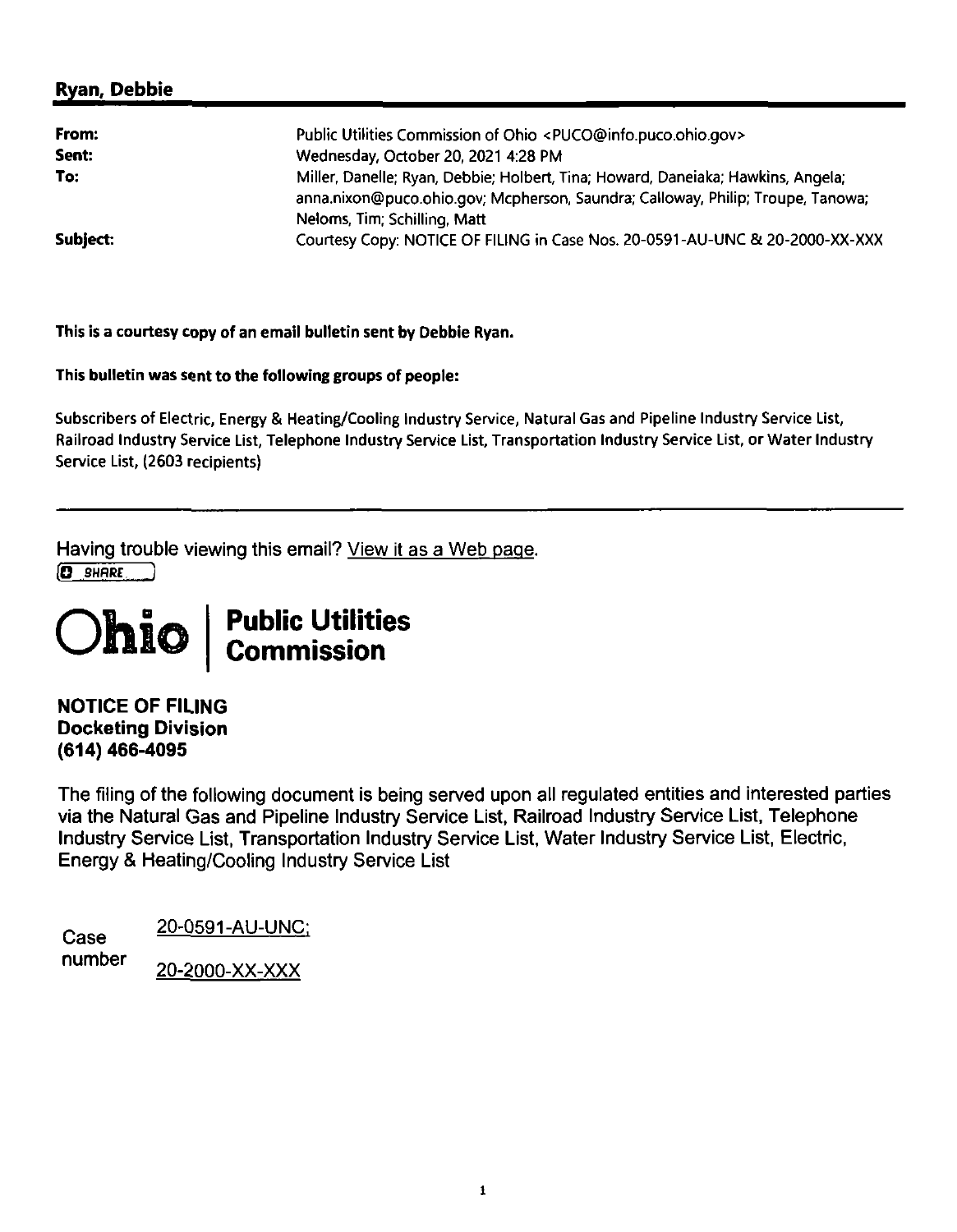IN THE MATTER OF THE PROPER PROCEDURES AND PROCESS FOR THE COMMISSION'S OPERATIONS AND PROCEEDINGS DURING THE DECLARED STATE OF EMERGENCY AND RELATED MATTERS;

Case title

IN THE MATTER OF E-FILING CONFIDENTIAL DOCUMENTS DURING THE DECLARED STATE OF EMERGENCY.

Entry finding that, effective October 25. 2021, the procedures and processes for the Document electronic filing of confidential documents should be updated to accommodate the expanded functionality of the Docketing Information System

**URL** http://dis.puc.state.oh.us/TiffToPDf/A1001001A21J20B44125G02584.pdf





SUBSCRIBER SERVICES: Manage Preferences <sup>|</sup> Unsubscribe <sup>|</sup> Help

CAUTION: This is an external email and may not be safe. If the email looks suspicious, please do not click links or open attachments and forward the email to csc@ohio.gov or click the Phish Alert Button if available.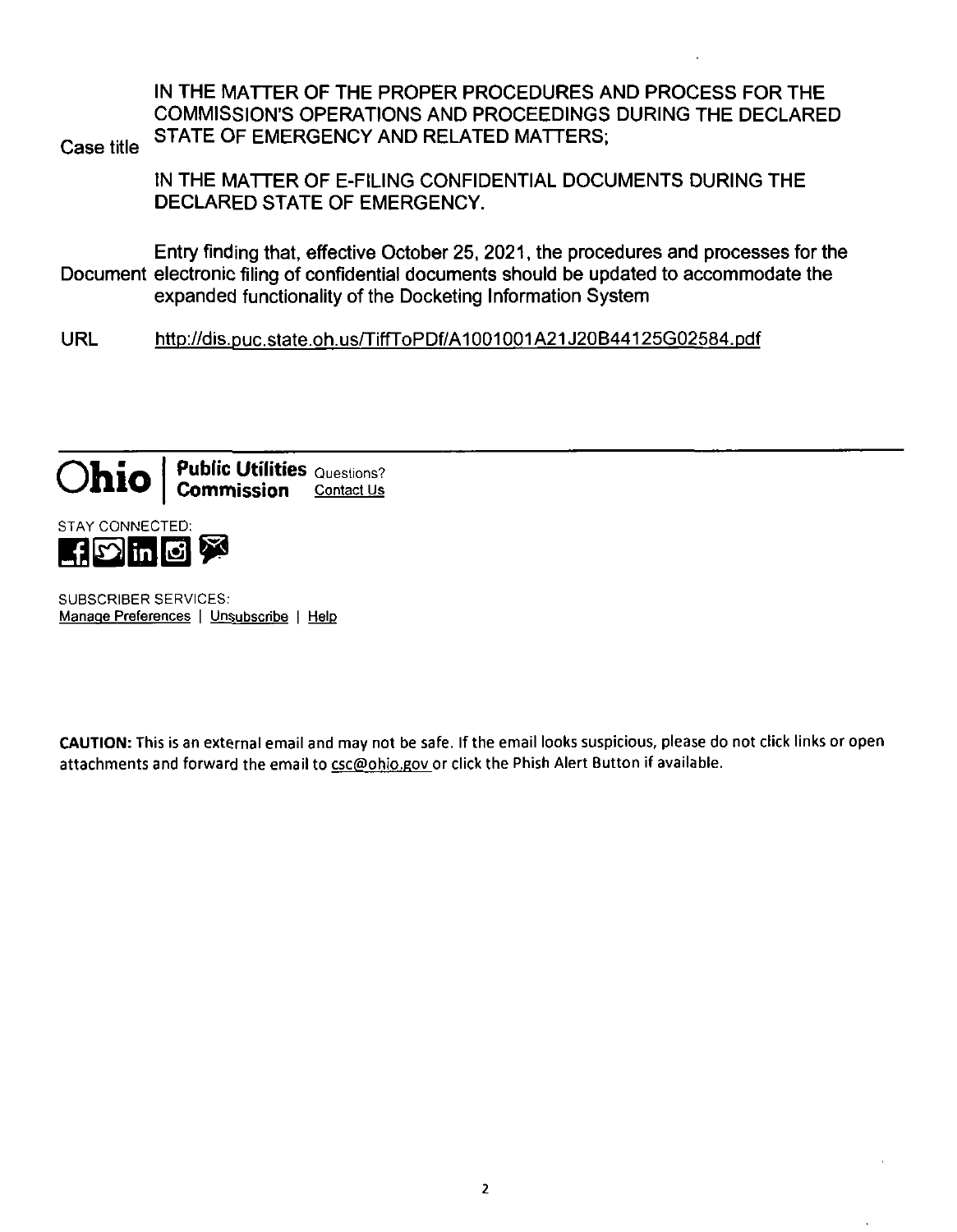**1**

Subscribed Emails \_DEBUtilityOperations@directenergy.com 0206myride@gmail.com llcarrie.s@gmail.corh 14elise.hrach@gmaii.com 2019minus7@gmail.com 2462779223@qq.com 32m (chellewat5on@gmail.com 36watsonm@gmail.com 4024943@messaging.sprintpcs.com 4gsltw2@fuse.net 5588brutt@gmail.corn 68kt78i@gmail.com 77coddington@gmail.com 84O4doc77@gmaii.com 870621345hl@gmaii.com a.donna.harrold@gmail.com a.hatley@ymail.com a.kit@kghl.net a.shavers478@gmail.com a.sparks46@gmail.eom a007hotcakes@hotmaii.com aarnoid@arnoldconsulting.net aaronchen01282011@gmail.com aawiiiiams.army@gmail.com abbigaiikeaton21@gmail.com abby@yarianbrothers.com abender@warren-news.com abendran@mail.uc.edu abennett@agri.ohio.gov abioom@ldxx.com abrice@laborerslocal265.com abriggs@globalconnectioninc.com abrown@esevans.com abshaffer@firstenergycorp.com abuckmon30@gmail.com abuse@yelp.com achambrone@clearpointenergy.com achi@chpk.com acjrr@acjrailroad.com actionsignsinc@gmail.com adam.kennedy@directenergy.com adam.morad@gmail.com adam.parsons@ems.schneider-electric.com adam@voxitytelecom.com adawaher@genscape.com adelong@gasmark.com adeutsch@romanoffgroup.ee adickerson318@gmail.com adkinsc35@yahoo.com adiinebeard006@gmail.com admin.ch@cine5.fr.bk.admin.ch.edoeb.admin.ch.bar.admin.ch.deza.admin.ch.ch.ch admin.ch@lenovo.com.ch.ch.eda.admin.ch.edi.admin.ch,ejpd.admin.ch admin5@mcginne5s,biz admin8@mcginne5S.biz aeharms48@gmail.eom aemcdonnell@avalonenergy.us afarmer@5feenergy.com afbattle@sbcg(obat.het afroehlich@tnc.org afugate04@icloud.com agenas.gov.it@yahoo.com.enea.it.eiettra.trie5te.it.iit.it agentoffre@gmail.com agough@somersetgas.com agreathou5e4@gmail.com agruocco@aep.com agsam@msn.com aisaac@starionenergy.com ajalbrzikowski@dlz.com ajasany@ceateam.com ajmorganOOO@gmail.com Ajspeigle2309@gmai(.com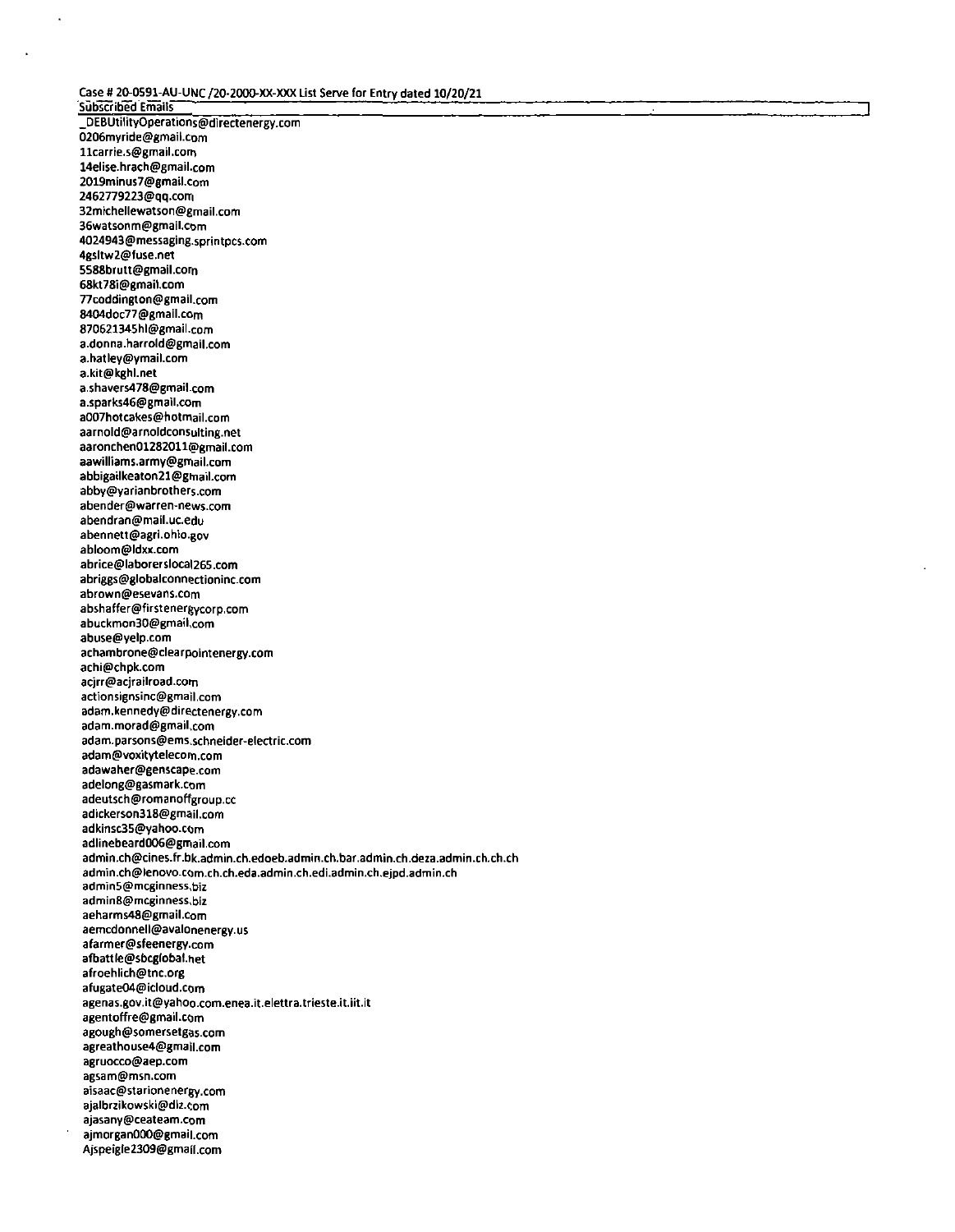argentina.gob.ar@apps.apple.com.paraguay.gov.py.gov.co.peru.gob.pe.venezuela.gob.ve.gob.cl.gov.co.gub,uy.ecuador.gob.ee argentina.gob.ar@plaY-google.com.paraguay.gov,pY.gov.co.peru.gob.pe.venezuela.gob.ve.gob.cl.gov.co.gub.UY-ecuador.gob.ee arletheaiamesl@gmail.com arocwa5muth69@gmail.com art@buckeyeenergybrokers.com artelco@bnght.net artY6406@icloud.com as8385930866@gmail.com ash21\_0807@yahoo.com ashacklett@douglaspipeline.com ashepherd@270strategies.com ashley.gib5onl991@yahoo.com ashleY.mcnabb@star-llc.net A5hleyAngell004@gmail.com asia.brown4500@gmail.com asjrajan21@gmail.com asjrpl4@gmail.com atoss@smartenergY.com atoss@verdeenergyusa.com atozparks@gmail.com aundrea.williams@nrgenergy.com avangelder@titannatgas.com avi@netincusa.com awatt93@gmail.com awei5gerber@ses4energy.com awhal5@aol.com awilliams@libertypowercorp.com azinohio@msn.com babychapl019@gmail.com baddogz@fuse.net bafarley@firstenergycorp.com bahabnahaggagea@gmail.com bak.admin.ch@virgilio.it.meteosuisse.admin.ch.fsio.admin.ch.empa.ch.iest.ch.fedpo1.admin.ch.sfao.admin.ch.efd.admin,ch baltou@baltouconsultants.com banfitl89@gmail.com barb\_siordia@bmc.com barbara.bossart@puc.state.oh.us barbara.farr@mcenergyinc.com barbara.ferrara@vertiba.com barbara.kaiser@duke-energy.com barbaraberg@frontler.com barend.vanderhorst@gmail.com barronsusan33@gmail.com barrY.isaacs@isaacsinc.com barthroyer@aol.com batshitcrazY6423@gmail.com bbartleY@watervillegas.com bbjacobson@bisonjacobson.com bblayney@mpo.noaca.org bboshoven@u55ignalcom.com bcastillo@usgande.com bcbrumfield@aep.com bcdoner@gmait.com bcrockett@championenergyservices.com bd\_brYant@newhopeind.com bdnelson@infiniteenergY.com bdownes@invenergyllc.com bduckworth@goxtremeexpress.com beals@firelands.com beantrader2@Yahoo.com beccacschmidt@gmait.com becky.merola@calpinesolutions.com beckYb@ohcac.org beckYp513@gmail.com began@arrestlc.com behnamjoonl3@hotmail.com bei.ian@hotmail.com belindal22104@gmail.com bellababY112011@gmail.com bellish@buckeyeenergybrokers.com ben.huff@elevationeg.com ben.ramnYtz@peak5advisors.com 6enford040@icloud.com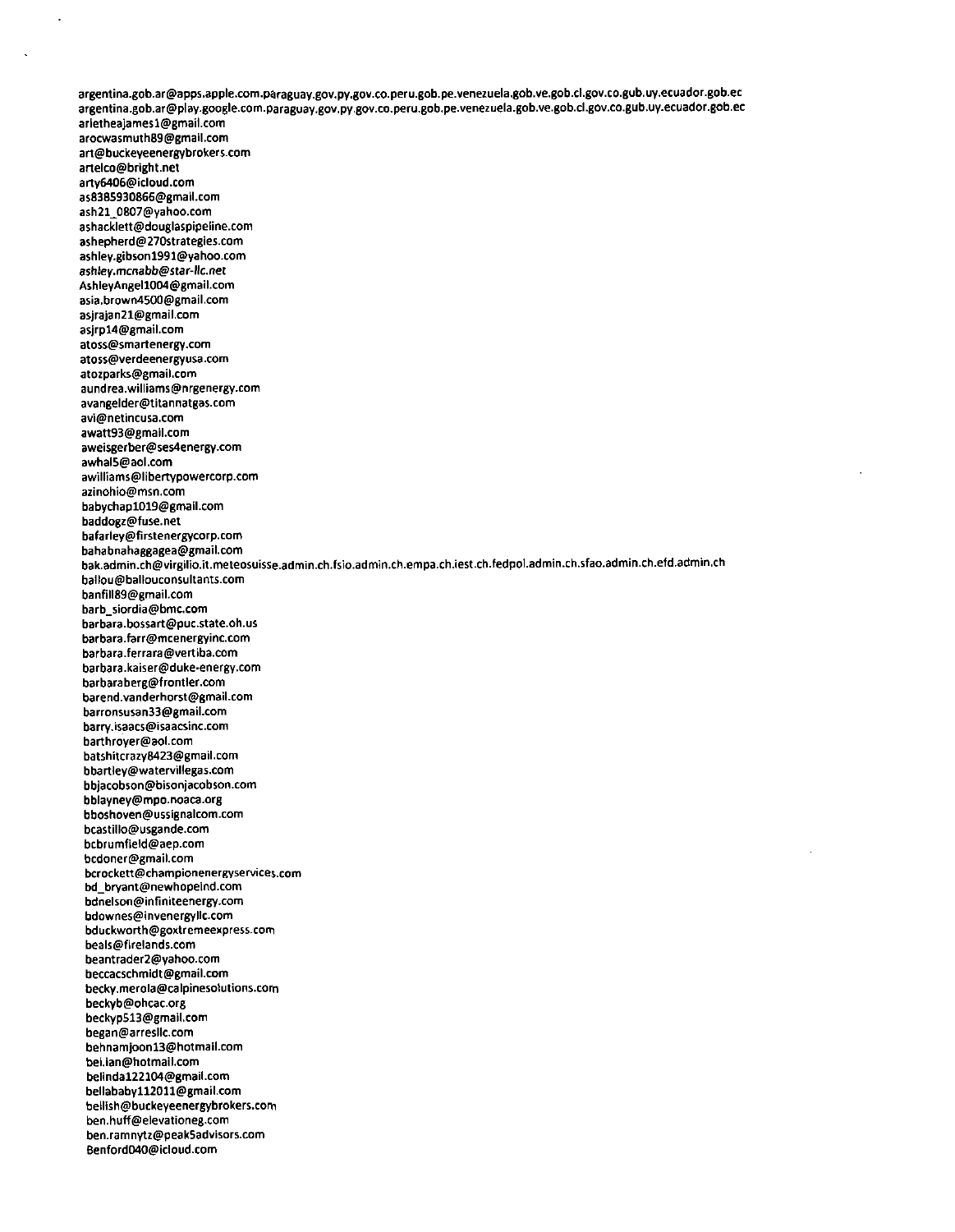briankhangal@gmail.com Briansnl985@gmail.com br1arwood65-js@yahoo.com bridges-excavating@roadrunner.com bridget.mcauliffe@btlaw.com bridgetb@autoint.com bridgethurnphrey07@gmail.com bridgett.johns.87@gmail.com brinkser@frontier.com britneymoritz@yahoo.com britton.ellis@scc.virgfnia.gov brock4599@gmail.com brow247376@aol.com brutt5588@gmail.com bruttsteenbeek@gmail.com bryan.d.fatson@dom.com bryan.p.hayes@gmail.com brvan@schrocksofwalnutcreek.com BrYanflanigan@sbcglobal.net brvanmirandalO28@gmail.com bselby@circlek.com bsturwold@ernstconcrete.com buffv5ammons@gmail.com busy2busv@hotmail.com butchmagers@kgmyers.com bvanderhorst@megaenergvllc.com bventlingvb04@rossmedical.com bweller@fiexpipesystems.com bwfoxjr@vahoo.com bwolfe@pecgllc.com bwollet@cobrapipetine.com Bwpci@vahoo.com c2009.g2Q09@gmail.com c60page@gmail.com cadktdcyn@aol.com cag3952@yahoo.com calanni@sbcglobal.net callenj@firstenergvcorp.com ca(therr@roadrunner.com candYgivens2090@gmail.com cantabria.es@react.js.jcyl.es.navarra.es.gva.es.juntaex.es.dgt.es captain@consultant.com captainhpark@gmail.com carl.billek@corp.idt.net cari.billek@idt.net carl.brown@franklin.edu carl.dister@rfirst.org carl.hitling@puco.ohio.gov carl.larue@live.com carmalacv@Yahoo.com Carmeila.Davidson-Barber@tax.state.oh.us carmenkennedv02@gmail.com carminet@akronhba.com caroie.wiliiamson@consolidated.com carollvnjolah@yahoo.com carrie.inrrian@aes.com carterlori2021@gmail.com carvs.cochern@duke-energv.com casper@ooga.org cassanmybabys34@icloud.com cassiedl220@gmail.com castor@econsultinge.com catamarfree@gmail.com catandwiilie@gmail.com catchuinthecurve@yahoo.com catfischacres2006@gmail.com cathyannakers@vahoo.com cbad.regulatorycompliance@cinbell.com cboard6082@icloud.com cbobbitt@sbdblaw.com Cbtickets4u@hotmail.com cbusgov@notjohnstamos.com ccaaaal23456@gmail.com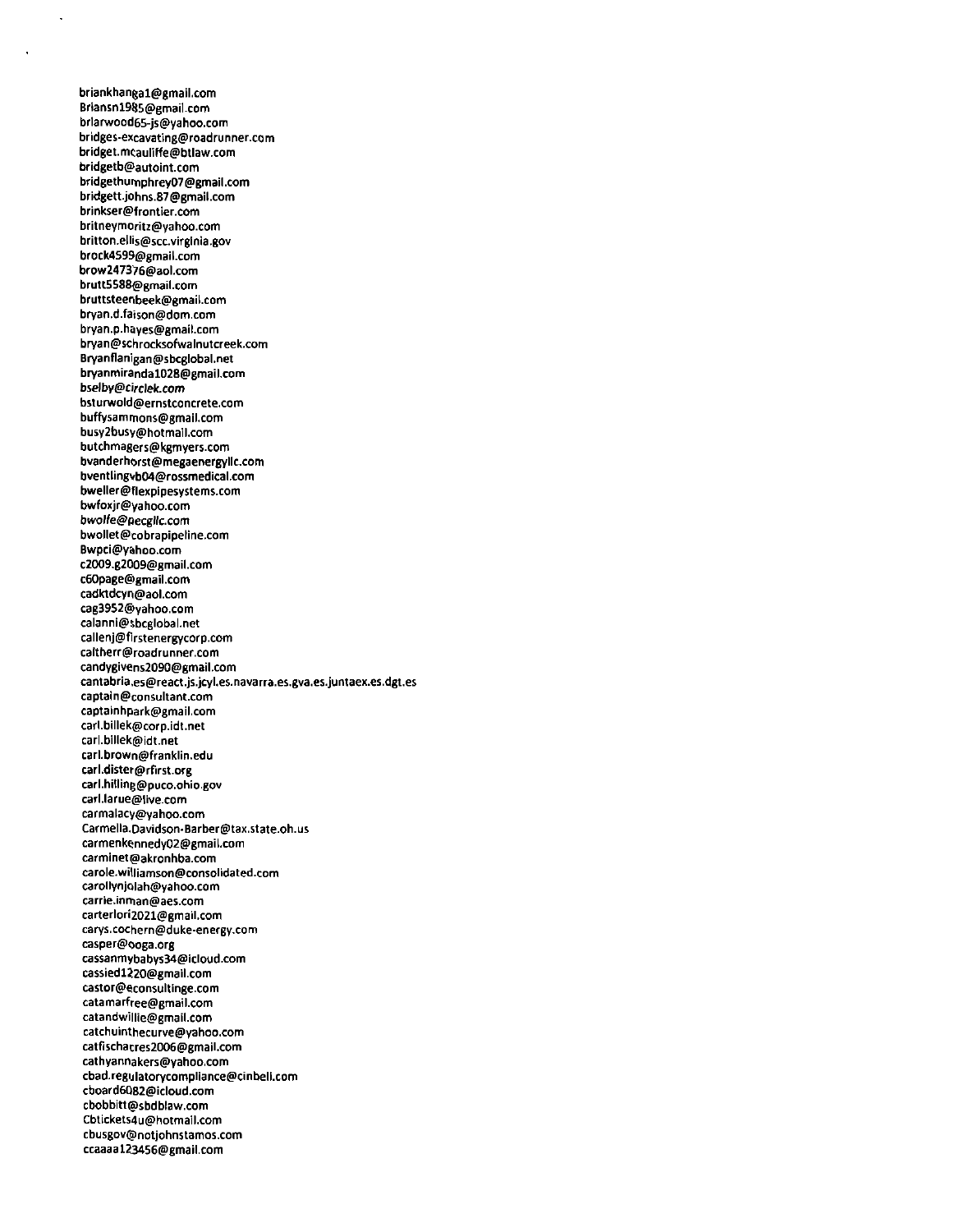ckleinke90@gmail.com clausselljay13@icloud.com claYpoolk3tie@gmail.com claYtonhoskinson2000@gmail.com clchrisleasure@gmail.com cledocumenters@gmaii.com clemsontowing@gmail.com clifford.evan5@puc.state.oh.us clinton01bush@gmail.com clmYers5950@Yahoo.com closetrucking@neohio.twcbc.com c(rgbel(99@gmai(.com clwl55@Yahoo.com cmblend@aep.com cmcnearneY2@gmail.com cmiller@szd.com cmira@woh.rr.com cmoore@springfieldohio.gov coleelizabethann@gmail.com colemanchris7777@hotmail.com cotlint916@Yahoo.com collYertrucking@aol.com Comptetelabdrugtest@gmail.com compliance@alphagne.com compliance@avionenergY.com compliance@epowerc.com Compliance@freepointsotutions.com compliance@gsaudits.com condortransport@outlook.com conleYjenn78@gmaii.com connie.luck@charter.com connie.szeto@pbfenergy.com constantinofigariperez@opera.coml contact@bascomtelephone.com contact@nationwideregulatorycompliance.com contact@newsforce247.com corev@bidurenergy.com corporate@teledias.com Costaskoonce@Yahoo.com councilmommy@gmail.com courtneychristie08@gmail.com courtneynorton576@yahoo.com cousartmi5ha@gmail.com cowboyexpresstrucking@gmail.com cpciware3@gmail.com cpfbuttercup@Yahoo.com cploskunak@thomarios.com craft\_tee@yahoo.com craftYfred2020@outlook.com craig@cjwilsonlaw.com cranston\_williams@yahoo.com crc@socialworker.net crengstorf@igsenergy.com crericha@firstenergycorp.com cricketcms@gmail.com crp.parker@gmatl.com crrrman@aol.com crxeros@rirstenergycorp.com crYSgordon@yahoo.com csasso@odwlogistics.com csdrake@aep.com cshietds01@Yahoo.com cs(ag(e@bricker.com csmith@capitalpower.com cstevens@ambt.net CSVANFOSSEN@LIVE.COM ctaylor@capital.energy cthoman@rrpipeiineinc.com ctricel033@att.net ctshin@cinci.rr.com cugazaponte@tracfone.com customerservice@irrigationsupplY.com cvijeta.g.2015@gmail.com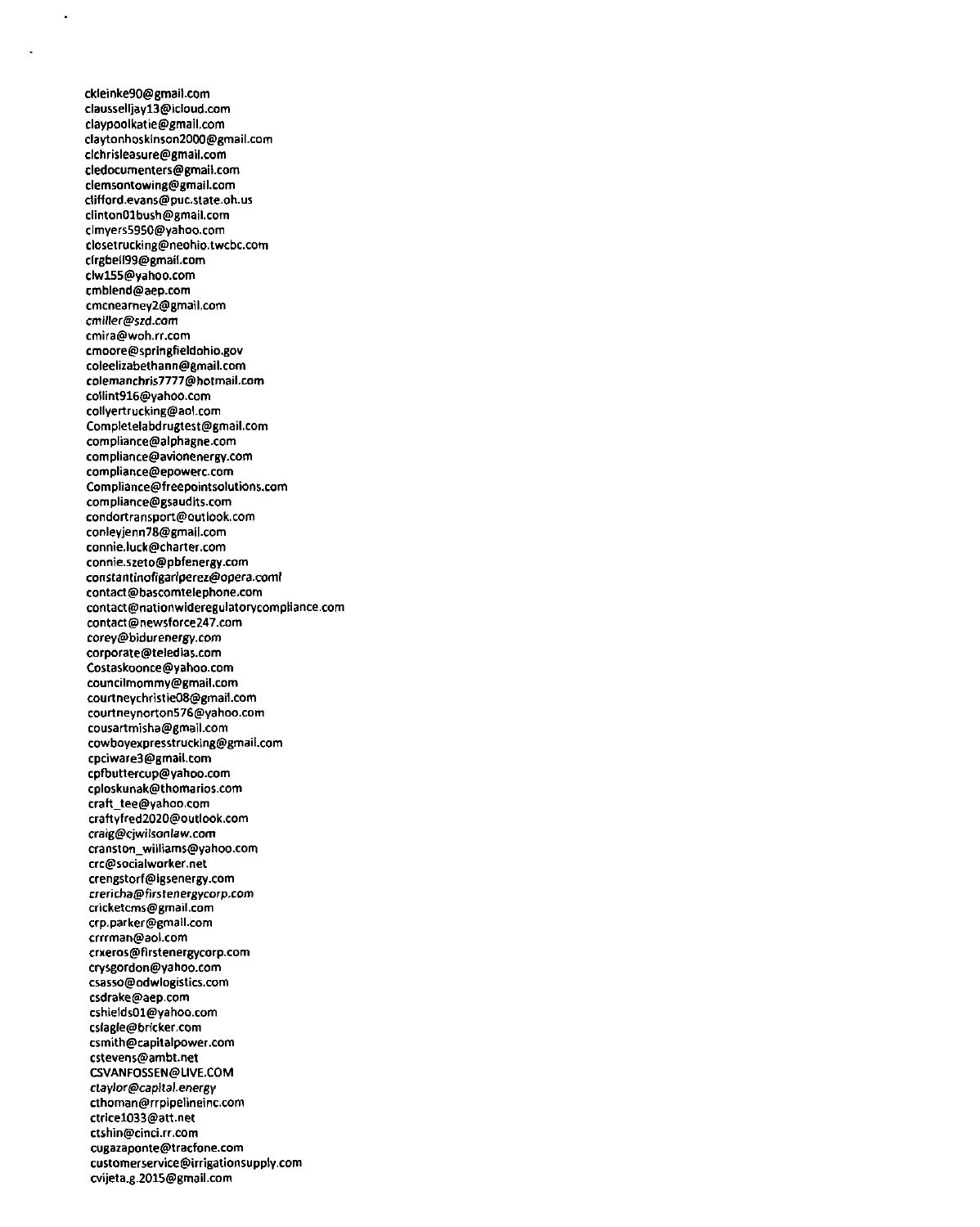ddavfenton@gmail.com ddcorevl@gmail.com ddebellevue@bversteelminded.com ddettv@theenergvcoop.com ddkrussell@aol.com deah939@icloud.com dean@enerpath.com deathbecomesher823@gmail.com debdeep.nath9@gmail.com debdeep@oo-m3il.net deborah.dickson@tax.state.oh.us deborah.eversole@usecologv.com deborah.montanaro@cox.com deborahsprecker@gmail.com debtomaszewski@vahoo.com dedewhite26@vahoo.com deedeegiese.sierraclubohio@gmail.com defence.gouv.sn@support.hp.com.interieur.gouv.sn.travail.gouv.sn.fonctionpublique.gouv.sn.maer.gouv.sn defense.jp@opera.comm degraaff@gmail.com deigel@neo.rr.com deklintworth72@gmail.com delila.cau5evic@abanet.us delilahn@streamenergv.net demarkt2@gmail.com denise.fenton@aol.com denisemarielee@vahoo.com denisepat4.3@gmail.com dennis.lambert@milvetsrc.org dennis@macdonaldsupptv.com dennisprentice26@gmail.com depler@ohiocumberlandgas.com deptow@gmail.com derek.rieman@calpine.com derek@ailpurposecontracting.net derek@kdafirm.com derrick.brashears@urbana.edu deslinger@brewer-garrett.com desperadol@zoominternet.net det-finance@appsmart.com deucesup22@msn.com deveioper.hpe.com@hpe.com.developer.nvidia.com.developer.ibm.com.developer.microsoft.com.deveioper.amd.com dewitt.burdeaux@flexsteeipipe.com dfrev@bright.net dgarcia@blueracermidstream.com dgregorv399@gmail.com dgrilev@fccs.us dharrod@minsteroh.com dhill@brvcehili.com dhoffer@massilioncabletv.com Diane.Janicki@betm.com dianencf@earthlink.net dianne.kuhnell@duke-energv.com DIGGER\_DUG44@HOTMAIL.COM dimitrimechanical@gm3il.com dina@alphagne.com director@ohiosolarcoalition.com djdeal@heapv.com djh\_613@vahoo.com djones8468@vmai1.com dkonk@twc.com dlamis@actcommodities.com dlcarnahan@ieee.org dlcelona@gmail.com digant@outiook.com dihoeffel@vorvsadvisors.com dlmcquilier@vahoo.com dlong5352@vahoo.com dluedtke@utilicast.com dmagie@we5tchesterlawnandgarden.com dmason@ralaw.com dmesser3016@vahoo.com dmosow5ki@babcock.com

 $\overline{\phantom{a}}$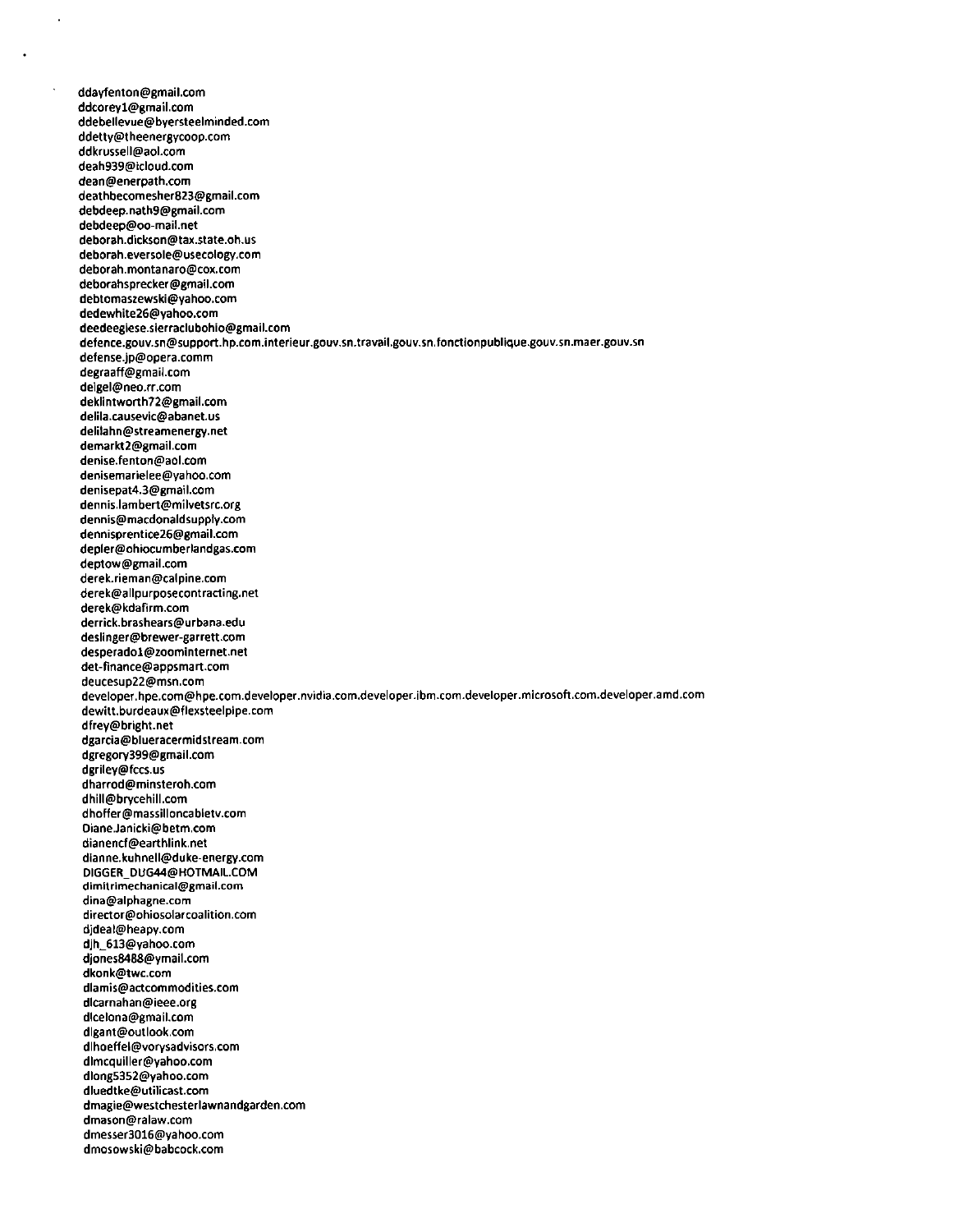egreber@ars.com eherman@cityofbryan.com ehoward@kinectenergy.com ekelly@fbtlaw.com electronics@nationalsafe.com elise@capitoledgeco.com elizabeth.watts@duke-energy.com eiizabeth.weiner@clearesuit.com elizabeth\_ruevemiller@hotmail.com elizabethan@yahoo.gov.com elizabethan@yahoo.gov.org elizabethannblackwell58@yahoo.gov.aol elizabethannblackwell58@yahoo.gov.com elizabethanncole@yahoo.gov.com elizabethannecole@yahoo.gov.aol elizabethcole4547@yahoo.gov.com elizabethcole4745@yahoo.gov.com elizabethcolea88@yahoo.gov.com elizabethcoleann268@yahoo.gov.com elliemast@sbcglobal.net elwood.tanner@dom.com emaly.littlefield@gmail.com emanu@yahoo.gov.com emcdcnewark@gmaii.com emebutl@aol.com emily.w.medlyn.civ@mail.mil emp1oi.gouv.ci@aol.com.infra5tructures.gouv.ci.diplomatie.gouv.ci.interieur.gouv.ci.defense.gouv.ci enb2112@gmail.com epcc.ed.ac.uk@egi.eu.aurora.anl.gov.titan.ornl.gov.gov.frontier.ornl.gov.theta.anl.gov.galileo.hpc.cineca.it.mira.anl.gov eric.roth@linde.com eric.5.hall@dom.com eric.simanton@inerailroad.com eric@kevin2000.com ericaleegreen@yahoo.com ericb0517@gmail.com ericbaloun34@gmail.com erik.mikkelson@hickspartners.com erinlesliegoodrich@gmail.com ernie8270@gmail.com erwin.sorilla41082@vahoo.com esbrown@cthree.net eschmidt@ibasis.net eschmitt@ces-ltd.com esthomasl986@gmail.com esveel7@gmail.com etienne.freddy@gmail.com etiernev@mtechcompany.com evansjarett@yahoo.com Evanthomas\_37@hotmail.com eve.berton@rehmann.com ewallace@greenehurlocker.com ewdrake@suddenlink.net Ezeno3343@aol.com ezuckerman@schlegela5sociates.com falconbery.tiffany@vahoo.com falconfab58@y3hoo.com f3ma.mil@sicurezzanazlonale.gov.it.mpfef.gov.ml.securite.gov.ml.dnemploi.gov.ml fastfacs@yahoo.com fau1linn@sbcglobal.net faustamanda98@gmail.com fbergstrand@aepenergv.com fbow4376@gmail.com fcsafetY@redbird.net fdarr@mcnees1aw.com fdarr2019@gmail.com fefemarie711@gmail.com feffa328@icloud.com ferdinandsenjodi6@gmail.com fgearv@gearvenergY.com fhe.rr.era85@gmail.com fhern@oo-mail.net fhernn@donottrackplus.net fhicksl@neo.rr.com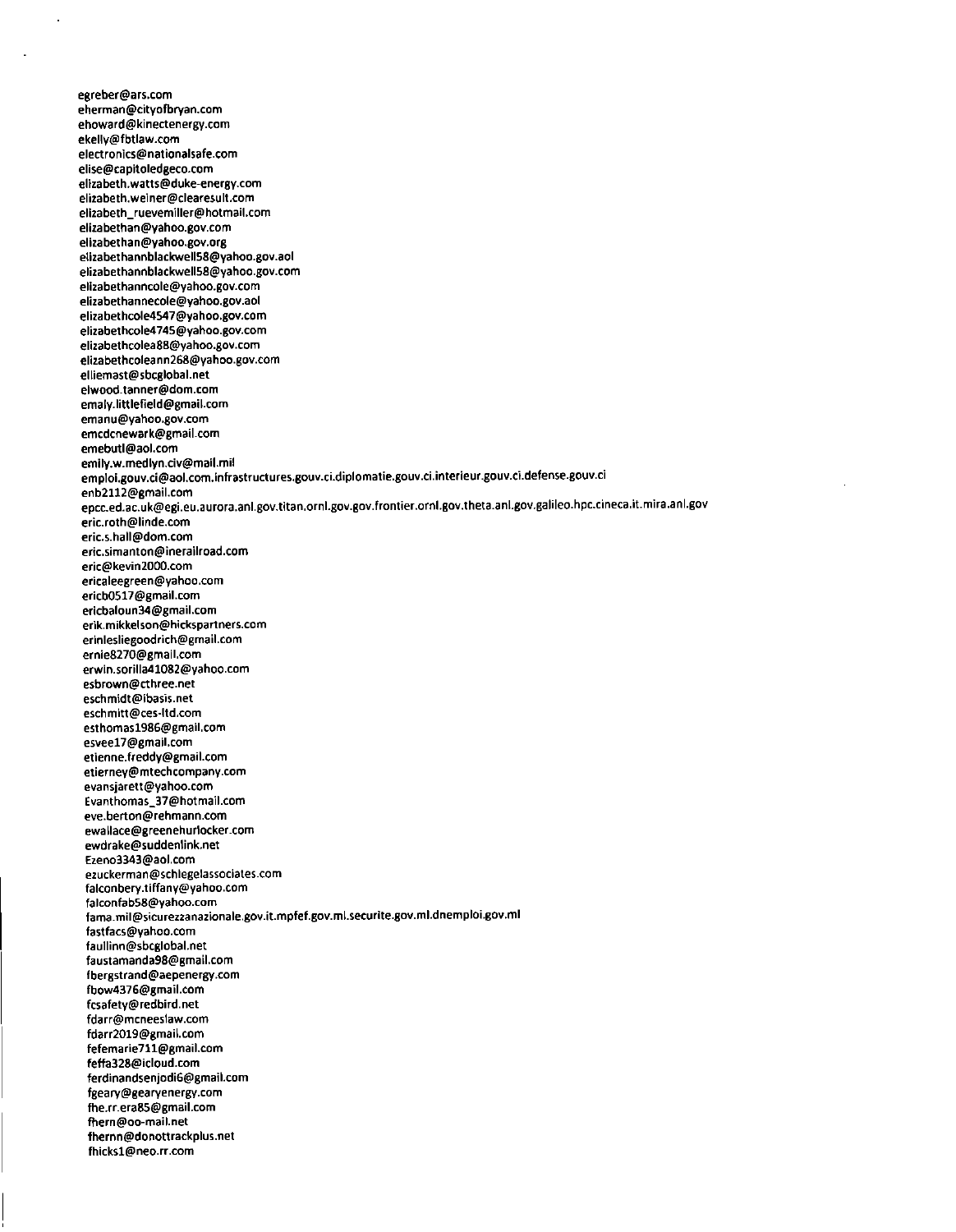glindsayl000002@abine.us glindsayl00002@blurtoday.com glindsayl0002@abine.us glindsayl002@gmail.com giindsayy@biurcompany.com glindsayyy@disguisemaii.com glojerml977@icioud.com gioriajim2005@gmaii.com giover@whitt-sturtevant.com glpetrucci@vorys.com gmaboat95@aoi.com gmcannon@fccs.us gmilier@pioneer-raiicorp.com gobierno.gob.ni@opera.co godiistensadickl5@gmaii,com goklaus@sbcgiobal.net googl.com@opera.comn gordongreenway@gmaii.com gouv.ci@support.intei.com.mfp.gouv.ci.presidence.ci.mewf.gouv.ci.mshp.ci.sante.gouv.ci.finances.gouv.ci gouvernement.ga@ings.infn.it.economie.gouv.ga.sante.gouv.ga.defence.gouv.ga.justice.gouv.ga.mines.gouv.ga.transports,gouv.ga gov.pi@satcen.europe.eu.gov.sl.gov.ro.gov.bg.governo.it.gouvernment.fr.gov.ie.gov.sk.gov.ee.gov.me government.ru@tim.com.br.data.gov.ru.mcx.ru.mkrf.ru.mii.ru.mod.ru.minsvyaz.gov.ru.economy.gov.ru.edu.gov.ru government,se@vahoo,com.government.no.government.nl,government,gr,government.dk.vaitioneuvoste.fi.belgium.be.malta.mt governo.it@tencent.com.esteri,it.interno.gov.it.giustizla.it.difesa.it.esercito.difesa.it grace8624@sbcglobai.net gracey7113@gmaii.com graeven81@gmaii.com grahamffa53@hotmail.com gramaham@hotmail.com grammiefinnerty@gmaii.com grayjamie766@gmail.com grdennison@roadrunner.com greegor0331@gmaii.com greenikat62@yahoo.com greenpointbklynborn@gmail.com greg.cecii@duke-energy.com greg.price@puc.state.oh.us greg@goverhd.com gregatwater47@yahoo.com gregbradyl74@yahoo.com gregory.hering@gmail.com gretchennicoll@ic1oud.com griffil3@att.net grimmanastasia@gmail.com grodham@diversifiedconsulting.net gsteele@davis-int.com gswanson@emsenergy.com gta37@yahoo.com guediedo.joclimant91@gmail.com gu5.dach.1488ea36@nicoric.com Gu5khater@gmail.com gwen@eisenbachconsulting.com habrumfield@aep.com Hagemanl@vahoo.com hahmerr23@gmai1.com halanitan@juno.com haley9222@gmail.com haloren@aol.com hampthev35@gmail.com hamula5@lum0snet.com haneyl963@att.net happyhomefoundation3@gmail.com harliefthomasjr@gmail.com hats@sssnet.com haylevbellal2@gmail.com haymakertreeandlawn@yahoo.com haypip27@gmail.com hbump@kent.edu hchristian@att.net healingsailorsaturn@gmail.com heather.angelbeck@gmail.com heathergordonl978@gmail.com

**heafhorharmnnOQQfflijmail <-nm**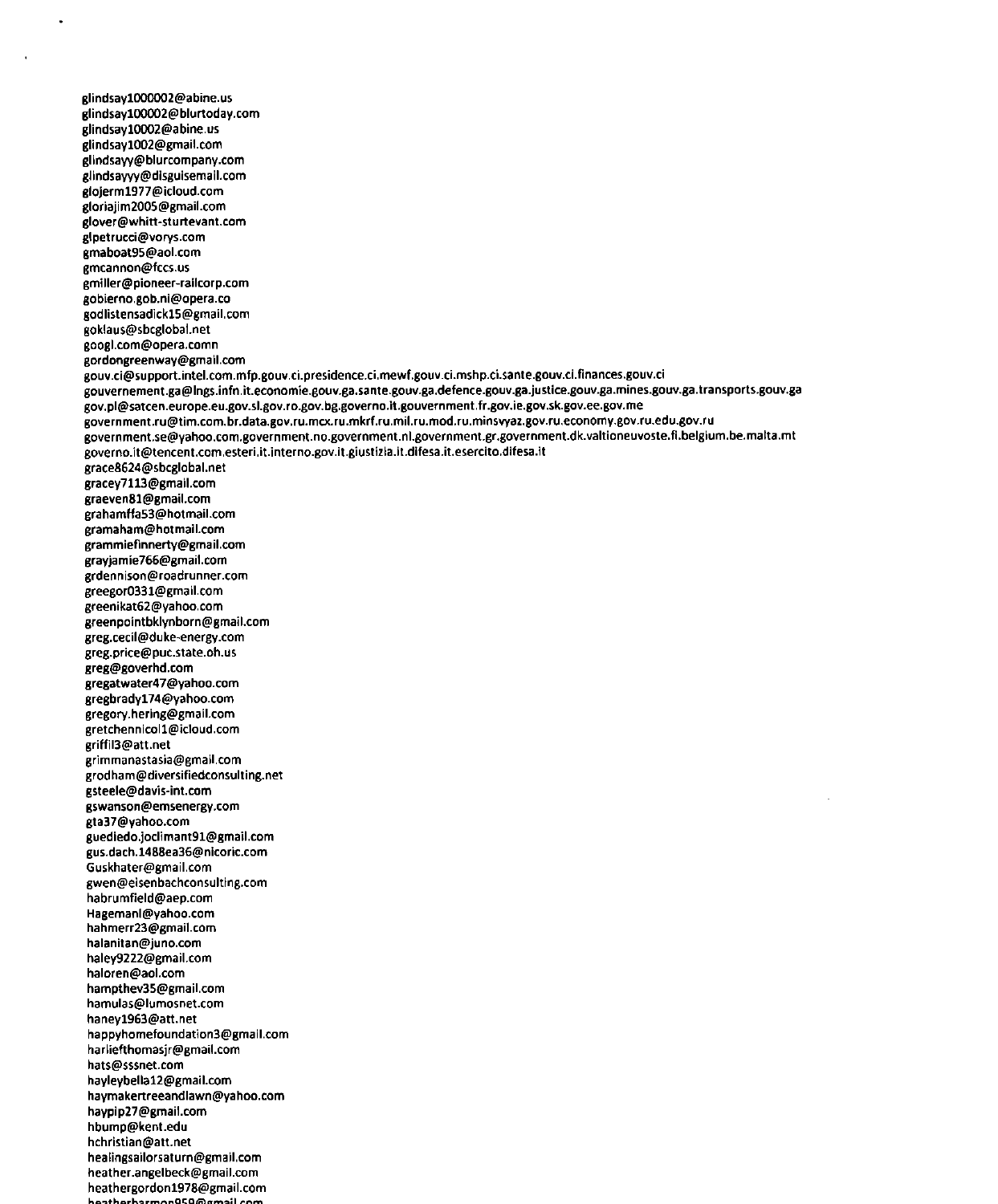jan.ban5@att.com janagorre2@gmail.com janeannmessner825@gmail.com janzee608@Yahoo.com jared.teleckyl7@sjjtitans.org jasherwood@aep.com jasmine.smith@healthtrustpg.com jason.dorsey@aes.com jason.klocko@133bc.com jason.well@puc.state.oh.us jasondonaldsonl984@gmail.com jasonsherman@mbchotdings.com jasper.d4cc2bS6@ntcoric.com jasper@mail.dyu.edu.tw jay.brown2@duke-energy.com jay7236@gmail.com jbeadle@ofbf.org jbishop@unitedenergYservices.net jbolton@rrohio.com jboss@certifiedutilitY.net jbroderick@ashlandrailway.com jbrown@vcomsolutions.com jbtravelerl@cs.com jbullivant@energyharbor.com jbuntain@atwell-group.com jcaltmayer@midamericanenergyservices.com jcerni@cerni.com jcessna@big-oats.com jchen@apgellc.com ichildress@mercuria.com jcodispoti@nisource.com jcswiz@vectren.com jcworksl989@gmail.com jdarios0001@mymail.lausd.net jdfisherl@aep.com jdjdll03@gmail.com Jeanne.Kingery@duke-energy.com jeannepasko@juno.com jeannieb71993@gmail.com jeff.blevins@horizontel.com jeff.jones@puc.state.oh.us jeff.mcnaughton@PUCO.ohio.gov jeff.risden@adenus.com jeff@gs-titanium.com jeffmoody@americanfossilsolutions.com jeffmorrow41@gmail.com jeffrey.allen2095@gmail.com jeffrey.harlow@dteenergy.com jeffrey.jones@puco.ohio.gov jeffrey.staton@directenergy.com jehlinger@omnisource.com jeinstein@volunteerenergy.com jelliott@northpierenergy.com jena@kgcpc.com jenelepitts93@gmail.com jeniferadamsl0@gmai1.com jenlYnch4@gmail.com jennifer.culhane@dominionenergy.com jenniferhemphill@yahoo.com jennlusnek@gmail.com jennycorpohio@msn.com jenpeace44@gmail.com jenrbreedlove@icloud.com jenulangel@ymail.com jerel.cable@tdstelecom.com jeremy.m.grandits@cbp.dhs.gov jeremyschupp@aspirityenergy.com jerimiah.booream@ubs.com jermpiritu@hotmail.com jeroldjones216@gmail.com jersolo@att.net jescalante@summerenergy.com jessejustice2O2O@gmail.com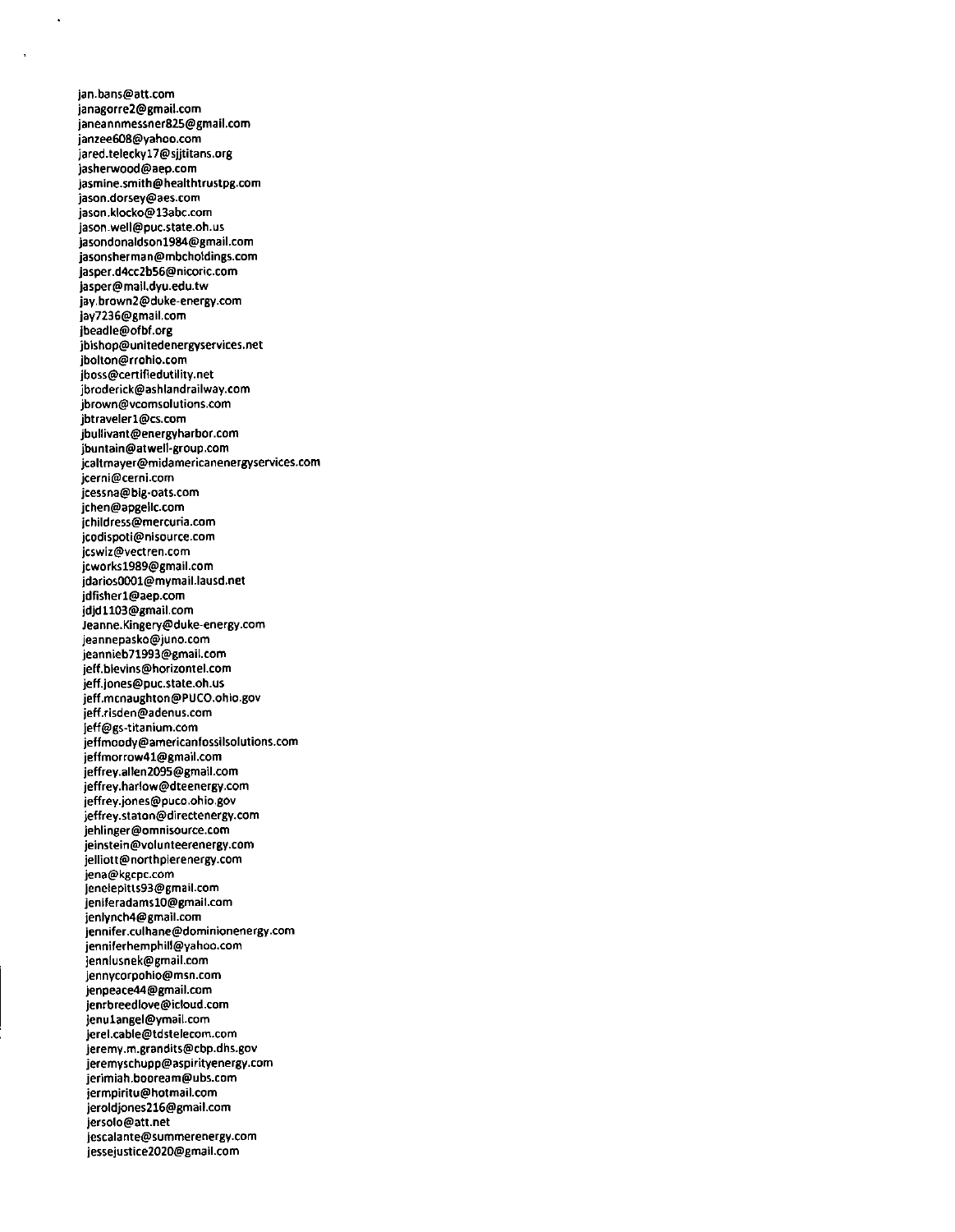jodie@csilongwood.com Jodiptt@vahoo.com joe.moore@oberlin.edu joe.segar@esco-tech.net Joe.topel@orange-ftgroup.com joe@aptohio.com joe@buckeyeinstitute.org joe@jfdlandscapes.com joelm@accessoneinc.com joeo@aspenenergv.com joesika@hotmail.com john.bakhit@ge.com john.deere@franklin.edu john.funk@Yahoo.com john.horstmann@dplinc.com john.keaton@duke-energv.com john.munn@txu.com john.ritch@gexaenergv.com john.ritch@nee.com john.schatz@txu.com johnackison2@gmail.com JohncunnighamO@gmail.com johndarife@gmail.com JohnEnergYDenver@gmail.com johnh@starexc.com johnlin2ycobb@gmail.com johnlustig40@gmail.com johnnvaohio@gmail.com johnryan@nisource.com johnsteenbeek5588@gmail.com Johnsvgula@Yahoo.com johntoth@firstenergvcorp.com joliker@igsenergY.com jolinde@beaconsoftco.com jon.black87@vahoo.com jon.blackwood@occ.ohio.gov j0n.thiede@gm3il.com jona5.timm.72@gmail.com jonathanrohr25@vahoo.com jorgitoelpaisal7@hotmail.com josedennysl4@gmaii.com joseph.dragovich@puc.state.oh.us josephbrown75@yahoo.com josephctark@nisource.com josephineeli2abeth2000@gmail.com josephkudrYk@gmail.com josh.elsea@huntington.com josh.mot2er@lumen.com joshdidion@gmail.com joules0101@gmail.com jovceg@kalidatel.com jovner336@gmail.com jparker@wafs.com jpdaver5a@m0rpc.org jpemberton@sngco.com Jpulsinelli@aep.com jr2762@att.com jrb71554@aol.com jreves@brownrudnick.com jrilev@telecompliance.net jriskenergv@gmail.com jrmorris@ondemandenergy.com jsa@ambt.net jsadams@lightower.com jsattora@gwrr.com j5burns@z00minternet.net jschultz@jjkeller.com jseryak@gosustainableenergv.com jseymour@ttcorp.com jshiil@infiniteenergy.com jshiplev@suntightgeneral.com jskl7077@gmail.com kulac@omail con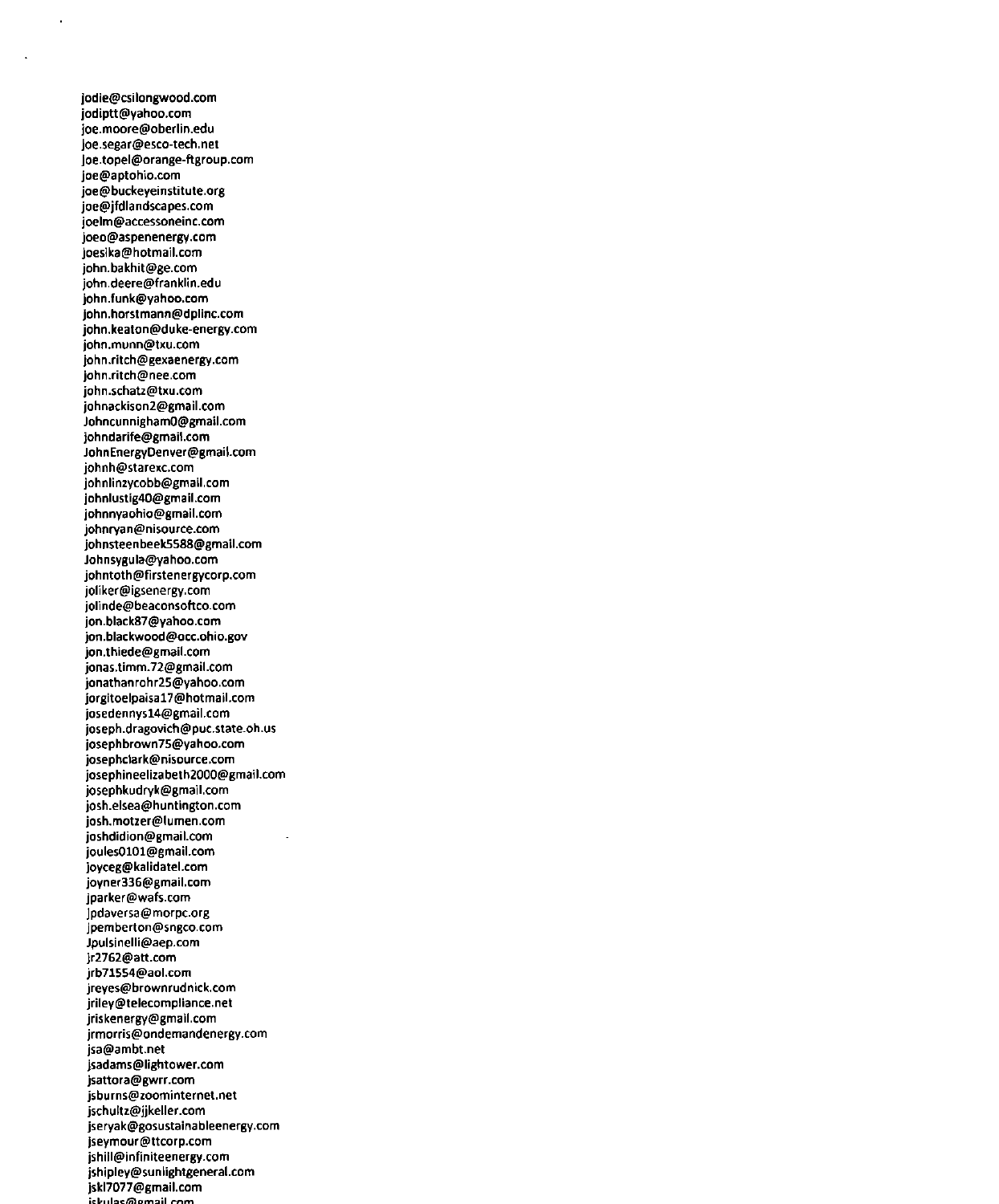ketlylipinskil62@msn.com kellysm@csc-scc.gc.ca ken.buchan@centurylink.com ken@tmccallcenter.com ken3681@live.com kendowell@gmail.com kendra\_bembry@yahoo.com kennedy@whitt-sturtevant.com kennethkessler@sbcgtobal.net kenszaku@gmx.com kentdorcutt@aol.com kentfhampton@earthlink.net Keraallison77@gmait.com kevin.adkins@ftr.com kevin.allen.ketchum@gmail.com kevin.hood@ems.schneider-electric.com kevin.koelliker@verhill.com kevin.mann@cinbel1.com kevin.miller@chargepoint.com kevin.prior@evercoreisi.com kevin@wiltoughbycpa.com kfaust@rockwoodequity.com kfiood@discountpowerinc.com kgrosserau2017@gmail.com khavins@diversifiedconsulting.net khrystalcombs9313@gmail.com khunt64@hotmail.com kilo0514@gmail.com kim.gibson@franklin.edu kim.wall@hansencx.com kimberly.childs@puc.state.oh.us kimberly.yelton@centurylink.com kimbutlerl987@hotmail.com kimk2@xavier.edu kimsheal2000@yahoo.com kingston@nscnohio.org kirsyrey52@gmail.com kj20187371@gmail.com kj771@yahoo.com kjoseph@napower.com kkarrasch@igsenergy.com kkavali@firstenergycorp.com kklaus@ohiohba.com klauterjung@ceateam.com klcrissinger@aep.com klh@nicolozakes.com kluikart@l5C.state.oh.us kmackay32@yahoo.com kmbuild8@zoominternet.net kmccalla@ohiocat.com kme\_20@hotmail.com kmr@bascomtelephone.com kmyoung@rirstenergvcorp.com knelson@bluedeltaenergy.com Knewagerinanceandinsurance@gmail.com knrosselet@columbus.rr.com kparadissis@gmail.com kphotiades@pioneertelephone.com kprooney@aquaamerica.com krai@ageraenergy.com krishnajames@gmail.com krislowerY9@gmail.com krista@congrego.net kristakaylewi5@yahoo.com kristie@florline.com kristin.rothey@ohiosenate.gov kristin@csilongwood.com kristin@uandiproducts.com kristindisantis2017@gmail.com kristy@glenwoodenergy.com krnsix6@gmail.com krogers@emsenergy.com rede94@vahoo rnm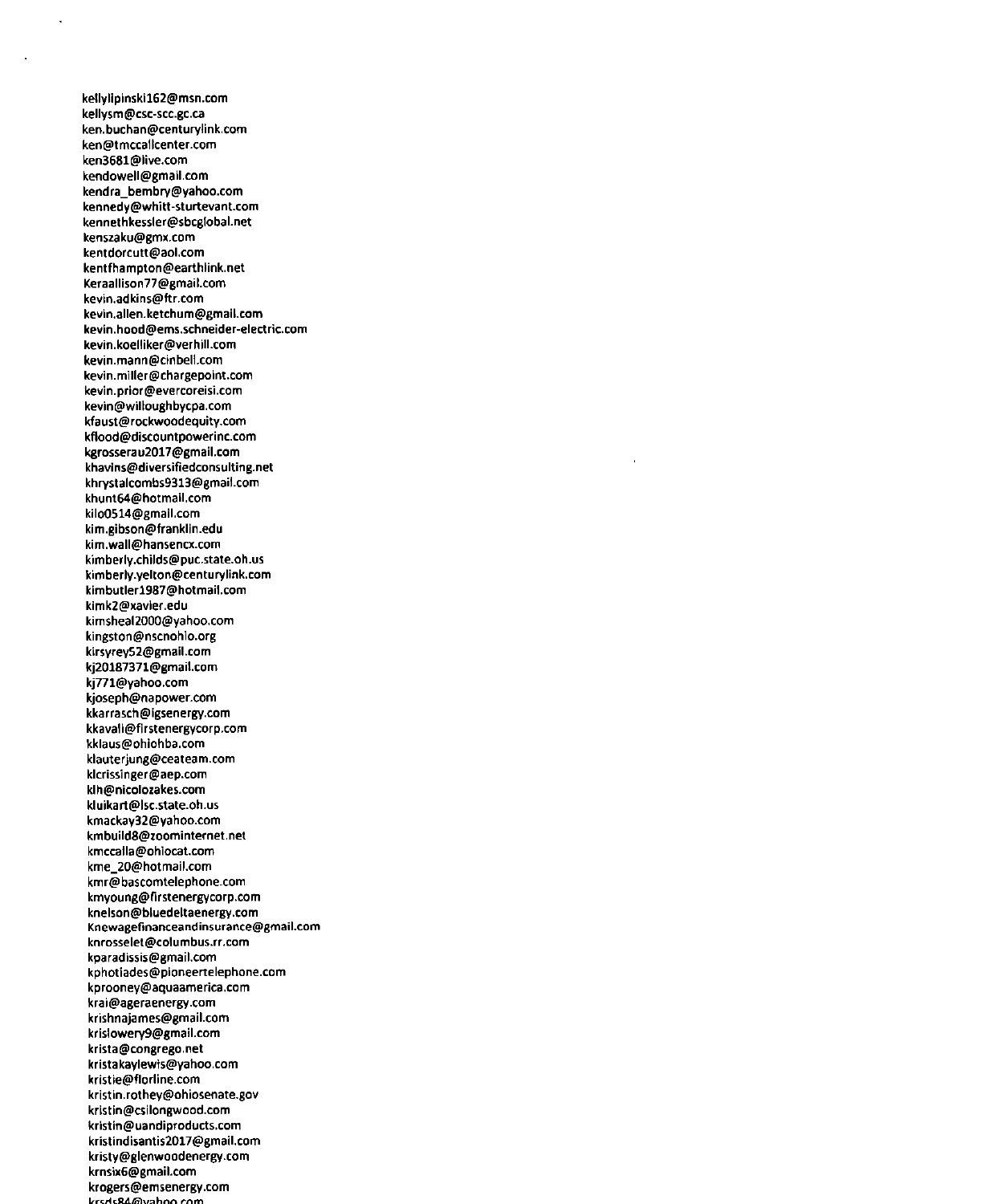linda.ponikwia@dynegy.com linda.ponikwia@vistracorp.com linda@berlincontractorsinc.com lindaj@americanpowernet.com lindawhite0169@att.net iindsaycarola@aol.com iindsev.weeks@powereng.com linkhartc@3pi.org linttrap2008@gmail.com Iinttrap2009@lcloud.com iisa.7006.lc@gmail.com iisa@zeitertrucking.com lisaalmedical@aoi.com LISAADRiANA9O6@GMAIL.COM lisab@goapg.com Lis3DawnWillimas20@Gmaii.com iisadvson22@hotmail.com lisa-hunt@att.net lists@lucente.net lkaleps@ohioec.org ikisiing@bgcpartners.com iktj227@gmail.com ltovd.spencer@smartenergv.com lmanske@ussignat.com lmarie.gardner@yahoo.com lmbplusmm@gmail.com tmcalister@amppartners.org lmcbride@ulmer.com lmerlinj@aim.com lnelson@switchedsource.com tnewman52152@att.net tnew5oml@woh.rr.com toganwinston@gmaii.com lokelso@aep.com Ioltylll8@gmail.com lonnie@tetserco.com lorentzka@aol.com lori.cov@ofcc.ohio.gov lori\_parsley@hotmait.com l-oster8@neo.rr.com lottahogs@ictoud.com 1ovin40@gmail.com Iowandawashburn93@gmait.com Irtk03@yahoo.com tsdsanndiego93@gmail.com tsequeira@wmata.com tstrickland3016@gmail.com l5tuart@blueracermidstream.com lswrightl977@gmail.com lucice@frontier.com Iucismenagerie@gm3it.com lucy.vazquez@bp.com luvbnamommii@gmail.com Iuvmvbabies9814@gmail.com lw230373ky@gmail.com lvdia.5cheel@cteanchoiceenergy.com iydiabutter37@gmait.com Ivnket54@yahoo.com tyons@carpenterlipps.com LyssaLou27@icloud.com tzittich@gmail.com m.bird@renpowandgas.com m.cinadr@gmaii.com m.giibert041@gmait.com m.i.smith2652@gmail.com m.white@gaiconsultants.com m0nt3y@gmail.com maceyca5trol@gmait.com machiids@aep.com mafeenev@aep.com magicaimfunicorn@gmait.com magundelfinger@aep.com mahila.christopher@puc.state.oh.us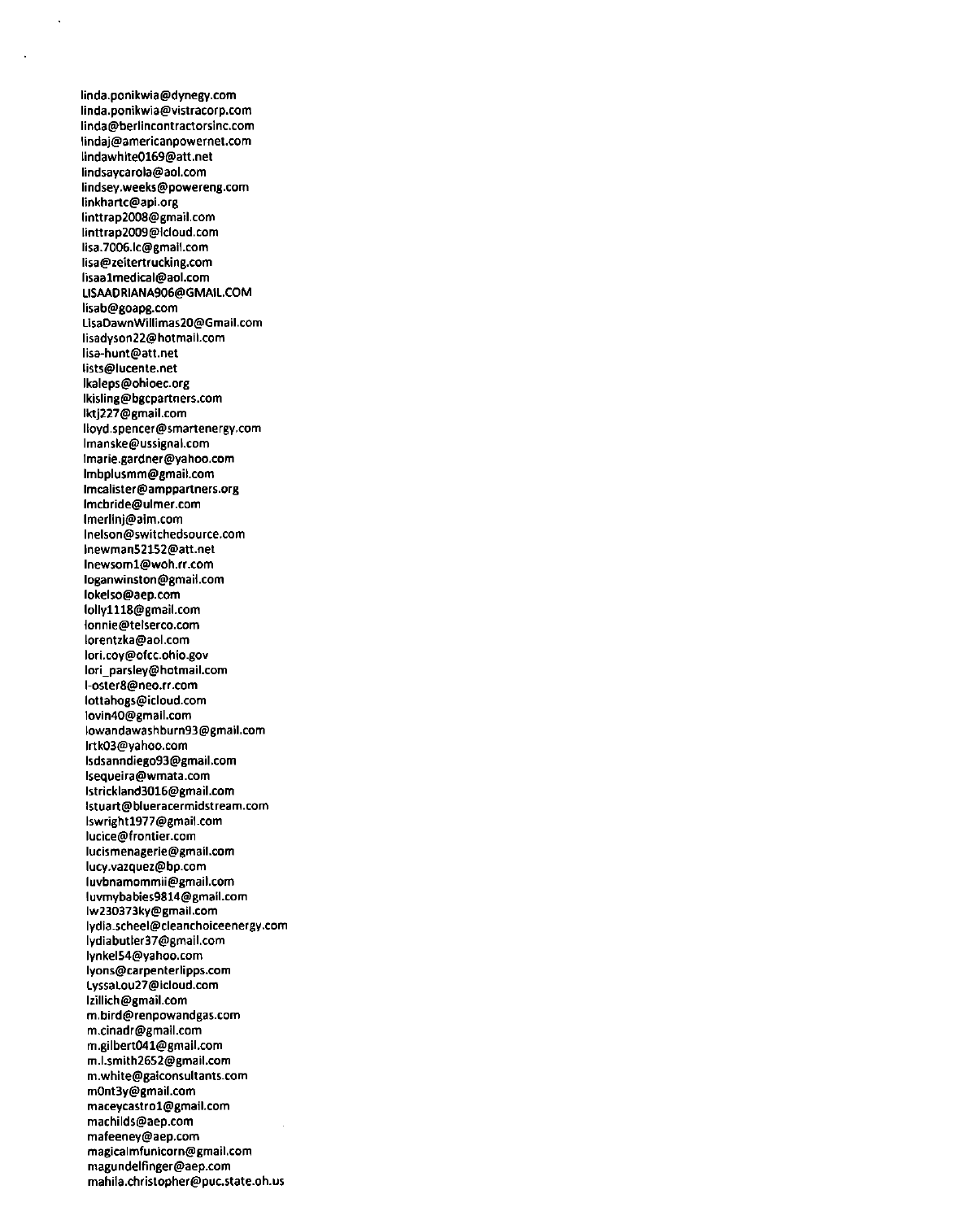mburns@naturalgas-electric.com mcasanas@relianceglobalcom.com mcavin65@gmail.com mcespedes@ovssr.org mcheung@4choiceenergv.com mcompton@sciotodd.org mcramer@xoomenergy.com mcrp.gov.dz@mfep.gov.dz.mtess.gov.dz.sante.gov.dz.mta.gov.dz mcrus@enbridge.com Mcwatson7820@gmail.com mdesmarais7318@gmail.com mdml218@hotmailcom mdmeapl977@gmail.com mdortch@kravitzllc.com mdunbar513@gmail.com m-education.gov.dz@baesystems.com.minagri.gov.dz.mtp.gov.dz.massn.gov.dz.salesforce.com meeder87@gmail.com Megan.DeLisi@puco.ohio.gov megan.lashutka@twcable.com megangudger@gmail.com melanie.elatieh@ugicorp.com melanie.sherman@showerstart.com melaniew77@outlook.com melissaisabeautygirl@gmail.com mellett@sidneyelectric.com mely@ferguson-construction.com mendel@dynalinktel.com merrijo@gmail.com merritt.brown@ethosenergygroup.com meterpros@gmail.com mfi.be@opera.con mfick@brooksldecc.com mfleisher@dickinsonwright.com mfreitag@i2gemini.com mfrve@palmerenergy.com mgoldsmith@nisource.com mhajeir2@hotmail.com mhammons@capitalenergyohio.com mhobson@energyedgeconsulting.com mhornor@yipes.com MHOUSLEY@LEGACYENERGY.COM michael.blackburn@puco.ohio.gov michael.covington@duke-energy.com michael.fortini@dteenergv.com michael.geoffrov@telrite.com michael.giangiordano@ch2m.com michael.5hultz@consolidated.com michaelb@onyxpg.com michaeletingoff@gmail.com michaelkines69@yahoo.com michaelsenay@hotmail.com Michelle.a.gross@dominionenergy.com michelle.green@puco.ohio.gov michelle.quinn@centerpointenergy.com michelle@csilongwood.com michellebrownie@yahoo.com michellemann@feller.law midbassboatline@yahoo.com mike.deluca67@yahoo.com mike.J.mallady@dom.com mike.mansour@puco.ohio.gov mike.shultz@consolidated.com mike@bestuseofenergy.com mike@fjtelephone.com mikeb@wabash.com mikec@cros.net mikecrow54@yahoo.com mikeh@osborneho.com Mikescott632@gmail.com M1KEYSS14@OUTLOOK.COM militza.grady@puco.ohio.gov miller.justin45@gmail.com millerautoinc@yahoo.com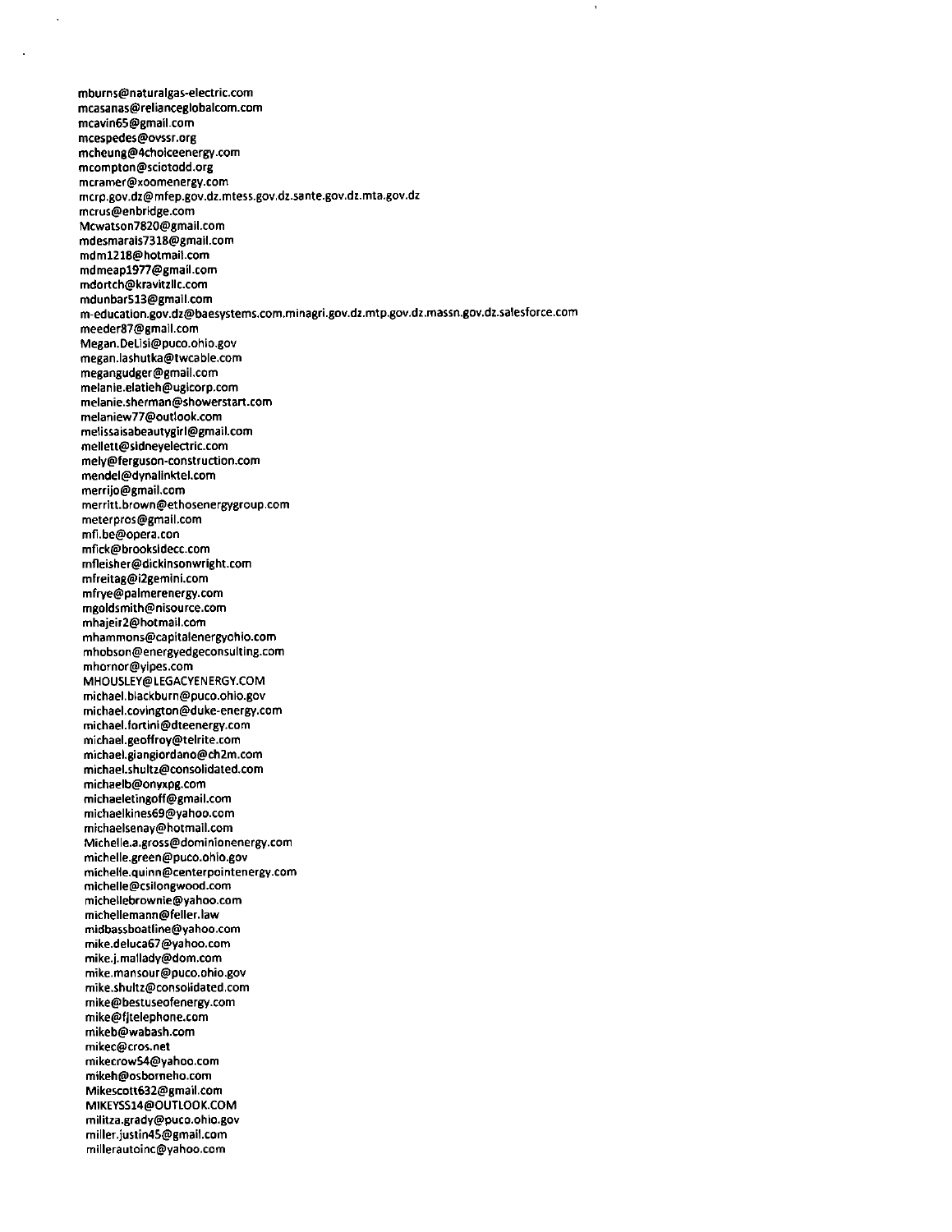ms\_ronnie\_d@yahoo.com msambandham@hotmail.com mschulte@brtght.net msdysonl.201S@gmail.com msjboydl@aoi.com mslesalee@hotmail.com Mslovemovies@gmai1.com msprow@cityofderiance.com mstarck@independenceenergyco.com MStonecaps@Yahoo.com msullivan@wolferesearch.com mt64509@gmail.com mthorsen@energentsolutions.com mtoler@yardmaster.com mtr@commpliancegroup.com mtrinka@criusenergY.com mturcios@gie.com mvargoO@gmaii.com mvorabouth@ses4energy.com mwise@mcdonaldhopkins.com mwittich@mcgillsmithpunshon.com mwojtala@sseqco.com mylflYingzlrkaw@gmail.com my74gmc@Yahoo.com myerkey@stilecompanies.com myersn@impactnetwork.com mzemke@bricker.com mzimmerman@ohtocat.com Mzzu.tigers@gmail.com mzzzedie@gmail.com nac@stateside.com nancYmealY@hotmai1.com nat8lie.dalton.87@outlook.com natashanbl23@outlook.com natehottie25@gmail.com nathan.parke@aes.com nathan.parke@dplinc.com nathan@eisenbachconsulting.com national@nnbnewstodaY.com naYarit.mx@opera.co nclement@sngco.com nclune@roadrunner.com neads@la1lYCpa.com neberhardt@ni5ource.com needlesd@gmai1.com Neil.Waggoner@sierraclub.org ne1rozee@Yahoo.com neo689@Yahoo.com ne5kewllO6@gmail.com nestlyk@gmail.com neverhome@centurylink.net newmand@impactnetwork.com news@wdlrradio.com new5desk@newsforce247.com nextleveltruckrepair@outlook.com nforzetting@gmail.com nicaragua.gob.ni@honduras.gob.hn.elsalvador.gob.sv.guatemala.gob.gt.cuba.gob.cu.belize.bz.deepmind.com nicholas.walstra@puco.ohio.gov nicolas@ecvoice.com nico1e.barnes@gexaenergy.com Nicole.Winters@windstream.com nicolelewis@glenwoodenergy.com nicolemills35@gmail.com nicoles@coverYOurassetscst.com nightwithbetina@Yahoo.com nikkistaup@gmai1.com nishOO@opaYq.co nish00006@ipriva.net nish006@addprivacy.net nish006+0@gmail.com nish0066@privacYphoenix.com ni5hOO666@mevacy.com nishhhh006@mymaskedmail.com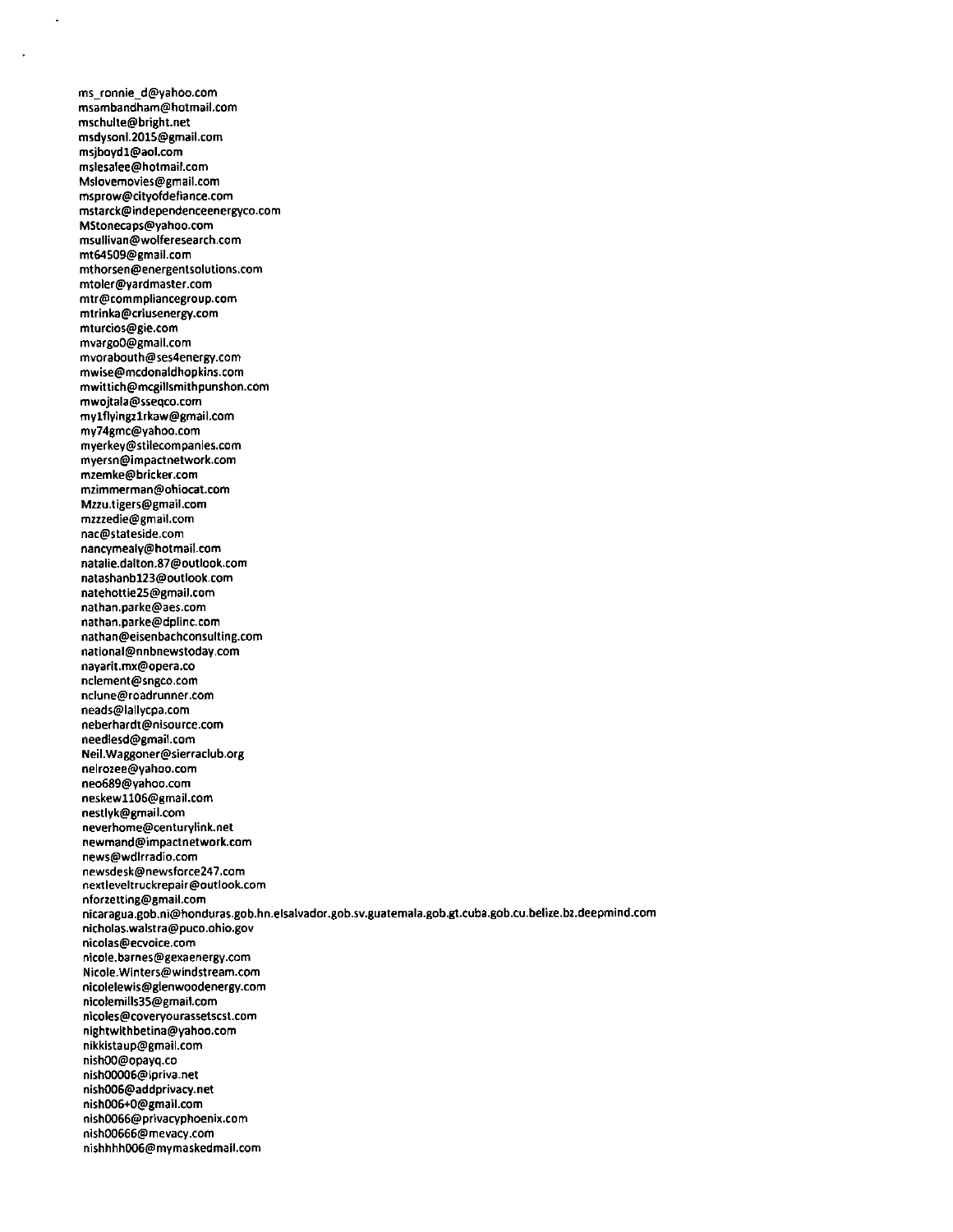peckkgp@gmail.com peggym2011@gmail.com penguinslive@yahoo.com penixr@gmail.com penny.nugent@centurYlink.com pennynick@frontier.com penyatajohn@gm3il.com PerryLeitner@gmail.com peter.fuller@nrg.com petersonrichard607@gmail.com pflaumdistributing@gmail.com pgaia@juno.com phil.covello@evercoreisi.com phil.lasusa@gmail.com phoenixxl3@yahoo.com phonelady99@icloud.com photoguyoh@hotmai1.com pinkiemael92734@yahoo.com pjboat4155@neisonviiletv.com pkirby@scitel.net pi35616@gmail.com piheim@yahoo.com plumaria33@aol.com pnielsen@inteserra.com potesovskyc@api.org poman@muirfieldenergy.com pontlous@bright.net poole.joshuam@gmail.com popovic007@mts.rs porah2662@gmail.com portercs45818@yahoo.com pradip.kamat@indusin.com prandilion@live.com prayistayblessed@gmail.com precisionpump@att.net preferred@aol.com president@mail.dyu.edu.tw president@sperianenergy.com prezeljl@firstenergycorp.com pribabey3232@icioud.com prince5smiial979@gmail.com promiselove2113@gmaii.com P5b@kjk.com pshorr@speccap.com pstevens8479@gmaii.com puc.correspondence@crowncastle.com pucotestfiler@gmail.com PUCOupdates@stiliwatercreeksolutions.com PZacharie@ambitenergy.com qscott6813@gmaii.com quailweld@aot.com queenzolia@yahoo.com r.deol@sbcglobal.net r.timothysmai136@gmail.com rabrams@bkd.com Rachel@rai1roadsignalingsoiutions.com rachiel23123123@gmaii.com rachro5enau80@gmail.com raestidham@aol.com raewatkins32011@icioud.com rafiq.dhanani@ru5hmoreenergy.com rahideg@aquaamerica.com rainbowsbutterfliesl@gmail.com ralph44905@hotmail.com ramoser@dps.state.oh.us randall.griffin@dplinc.com randall.schumacher@puco.ohio.gov randall.tate@twcable.com randolph.lilmc.brandy@gmai1.com randy\_conger@tiffincityschools.org Raroether@speedway.com rasheen75@outlook.com raulinesta@gmail.com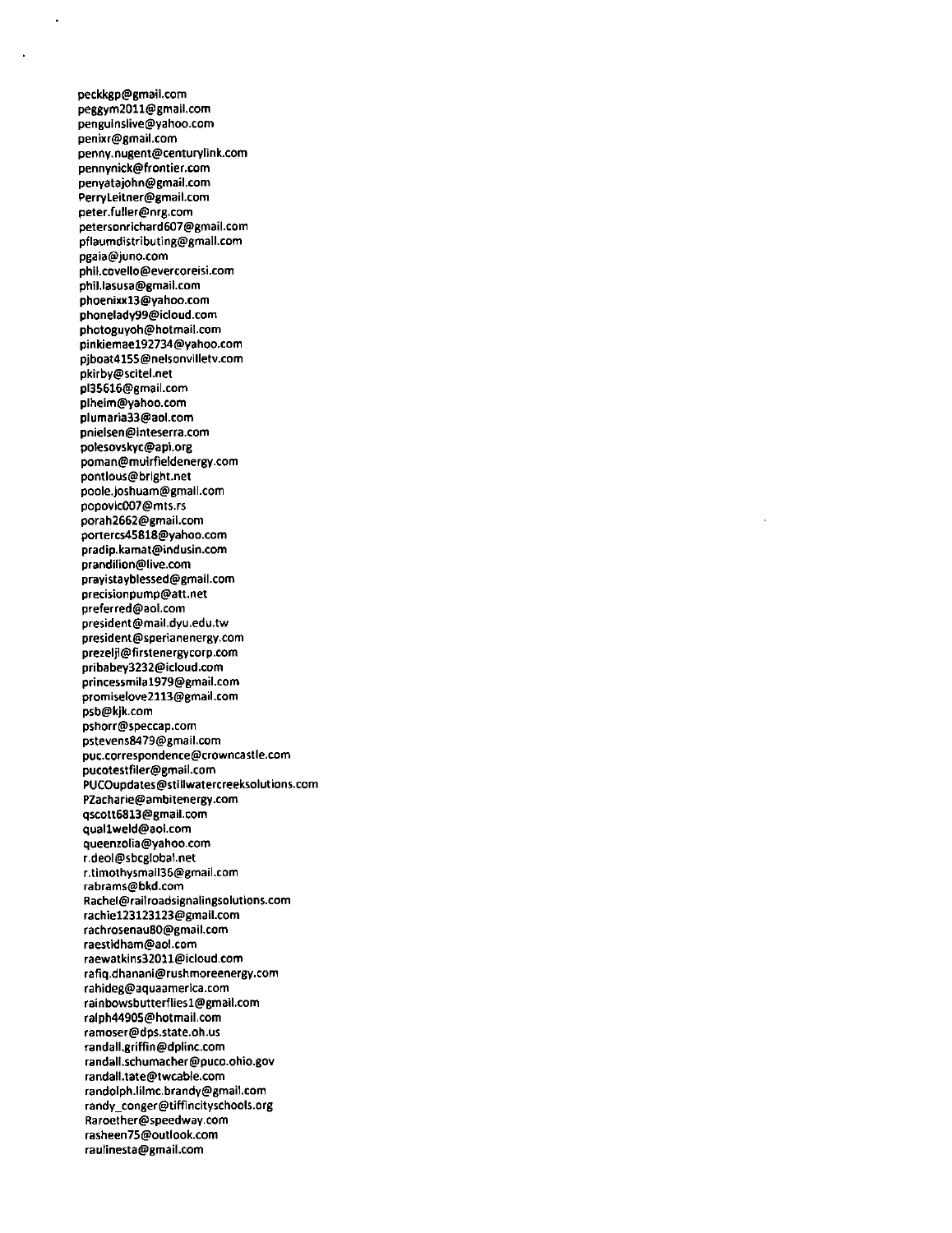ritarocks6495@ao1.com riykku.chan@gmail.com rjfinke@hotmail.com rjmills2@gmaii.com rjohnson@clevelandthermal.com rjordan@jordanassoc.com rkarnstatewide@yahoo.com rkeaug30@yahoo.com rkethel@gmail.com Rldamron@aep.com rldavis@aquaamerica.com rlowe@gwrr.com rmattiu@firstenergycorp.com rmbuck@att.net rmclaughlin@ikorcc.com rmhoward@aep.com rmvkr@columbus.rr.com robbfosteriii@gmail.com robert.f.bonner@conocophillips.com robert.howieY@cox.com robert.p.majikas@dominionenergy.com robert.stallman@dplinc.com robert.wolfe@puc.state.oh.us robin.l.sims@dominionenergy.com rod.rhYmer@Yahoo.com rodneY@prooncall.com rogik@donotrackplu5.com rogik@wingateorlando.com ronald.salkie@ovgas.com ronaldcallahan@Yahoo.com ronekend@aol.com roni.phipps@engineer.adamscountyoh.gov ronnie5ueevan55@gmail.com rontreilwindham3390@gmaii.com rosemarYbake63@gmaii.com rosiesfairy@att.net rosieteelO@gmaii.com Roundtreetowing@yahoo.com rowletdr@oge.com royaimq@aol.com rpatrick@wadsworthcity.org rpd.school@outiook.com rptewacki@beneschiaw.com rrains@washingtonanatysis.com rreynolds@rangeresources.com rromito@porterwright.com r5anders@aaa7.org rsbaran@aep.com rsch.utitilies@bamt.com rshacketford@portageco.com rsincteve5@Yahoo.com rstokey@capitalenergyohio.com rstokey71@gmait.com rstummer@damansuperior.com rubylong976@outtook.com rungozimusoni@gmail.com russeii.henderson@olc.state.oh.us russop@magicjack.com russramser@gmait.com rusty\_orben@csx.com rustygaver@gmail.com rustygaver@yahoo.com rusven@aol.com rvtforty@yahoo.com rward8@gmait.com rwinder@benesch1aw.com rwinegar@roadrunner.com rYeamans34@gmait.com rzdunkewicz@acclalmenergy.com rzerk@usa.com s.adebo@vikes.csuohio.edu sadehorne93@gmail.com sadia.abdultahi@gmail.com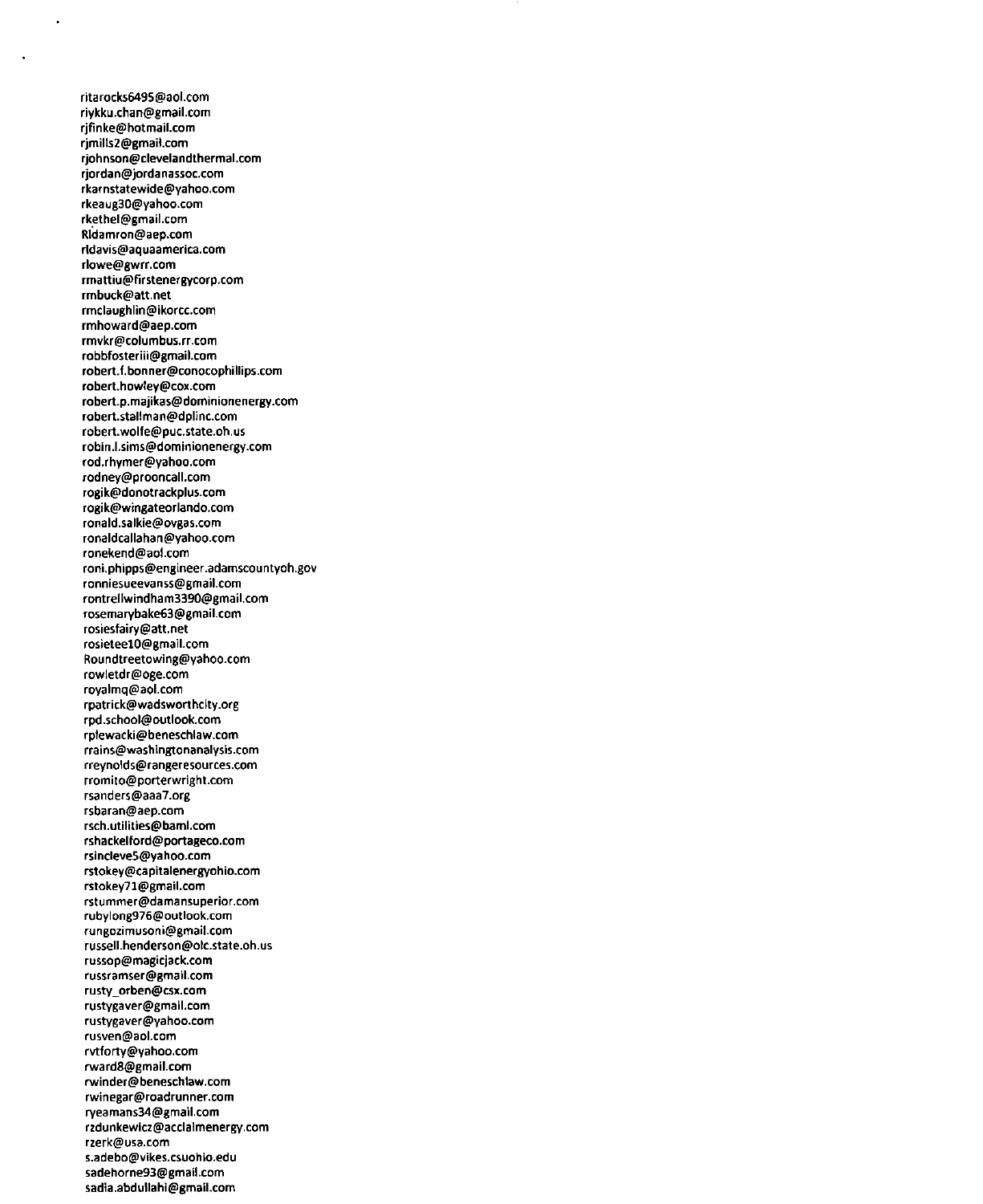Shahriar.Pourreza@guggenheimpartners.com shaky@zoominternet.net shal0nda.alex3nder@ntsb.gov shaneaustincorp@gmail.com shanequa.iones@puc.state.oh.us shannon.foster@leenergv.com shannonlouiseslb@gmail.com shannonrose871@gmail.com Shantaefindievl31@gmail.com sharioncamp@vahoo.com sharon.wailheimer@charter.com sharonsturdy@yahoo.com shatem@dynotecinc.com shawn.mcgorrv@expedient.com shawn@kasychgroup.com shawn@neisongovernmentstrategies.com shawnajefferson27@gmaii.com sheldongas@wcoii.com shellbiz53@gmail.com sheller838@sbcglobal.net shellv@seagatebenefltsadministrators.com shepherd7120@outlook.com sheriwilson0702@vahoo.com shermanll57@gmail.com sherriel920@gmail.com sherry.bannister@dpllnc.com sherry.hillock@hotmail.com shersko769@aol.com sheryl@lowerelectric.com shirleyphelps42@gmail.com shoman@miamisburg.kl2.oh.us shopson@napower.com shornvak@aep.com shortbreadlO7@gmail.com shortv4192@gmail.com shovelblock@earthlink.net sidderslucas78@gmall.com silvzepeda@yahoo.com simpssl5@gmail.com skalyanam@prokarma.com skluding@brakeyenergv.com skremerl@neo.rr.com slh71315@gmail.com 5lhill@aep.com 5limdog8769@hotmail.com slimgoodie749714@gmail.com sloper480@gmail.com slosh@clevelandthermal.com slucas@05terwisch.com slvdogll07@yahoo.com slzehala@aep.com smbeckerl964@gmail.com smltchell@bestonetireusa.com smith\_shuronda@vahoo.com smkml21@hotmail.com smudge\_harper@yahoo.com smunoz@nisource.com 5ndpmukherjee007@gmaii.com soa.cn@opera.cim Softbal1dad@bex.net SolMarketResearch@hsntech.com sophiaschneider@chebschools.com spatsolic@asrwv.com sperrott@800response.com sperrotte@800response.com sper5aud@plvm0uthenergv.com spirit36055@vahoo.com spoiled792001@gmail.com spotz99@vahoo.com 5quade@firstenergvc0rp.com srantala@sfeenergv.com srjantausch@aep.com srneeds@hotmail.com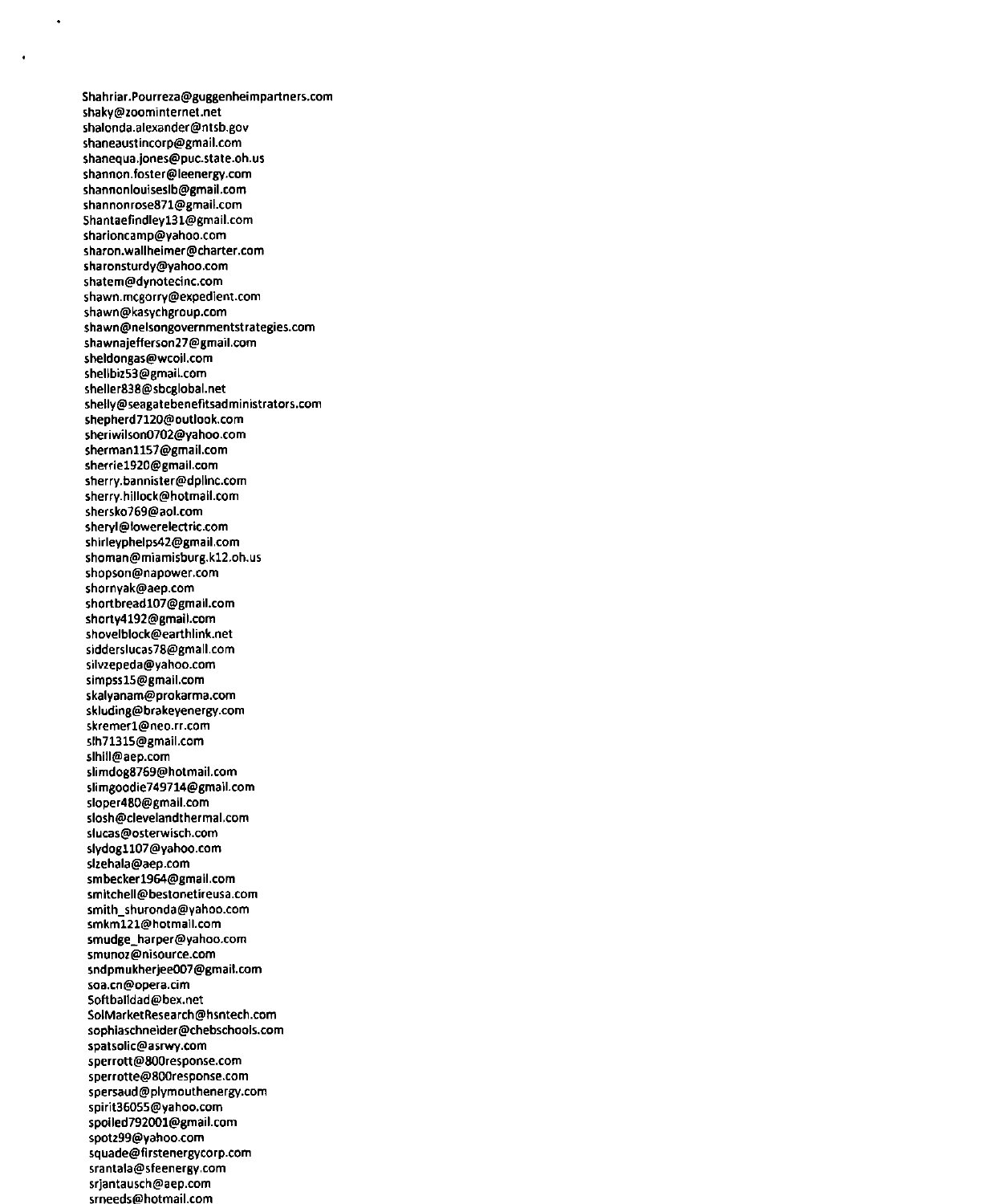talban@buckeyepower.com tam.nguyen@tdstelecom.com tamara.d@ecobee.com tameika5tevens7@gmail.com tamicapetty@gmail.com tamikemp22@gmail.com tammv.bugher@aftt.edu tammY@fjtelephone.com tammYwade53@gmail.com Tanowa.troupe@puc.state.oh.us tara.z.lamont@gmail.com targent@powerwa5h5ervicesinc.com tasha\_heisel@hotmail.com tashino280@gmail.com taushyiablessed@gmail.com tauynar@gmail.com tavo3@earthlink.net tay2773@gmail.com taycaine2O17@gmail.com taylor.greely@rumpke.com taylor.mattox@puc.state.oh.us taylor.ronald@gmx.com taylorderrick886@gmail.com tbclstopbiz@yahoo.com tbear823@gmail.com tblack@watervillegas.com tbohan@spragueenergy.com tbradtmiller@vectren.com tbrockman@doylestowntelephone.com tchapman@igsenergy.com tcrosbyl46@yahoo.com Tcunningham@youngstownohio.gov tdaily@helplinedelmor.org tdaroski@aepenergY.com tdattilo@chemicalsolvents.com teamoh@energyservicesgroup.net ted.hankins@centurYlink.com ted.heckmann@cinbell.com ted.whitlinger@willis.com teddil07@yahoo.com teds@wellsbrothers.com teresafalcone@outlook.com terrY.bell@puc.state.oh.us test.te5tl@y0pmail.com texas@myglobalark.org tfireccg@myactv.net tfraker@collier-it.com tgallagher@smcnlaw.com tgantzer@5hipleyenergy.com Tgbarry@insight.rr.com thamilton@igsenergy.com thamilton@volunteerenergy.com thannig6@gmail.com thatmommy922@gmail.com thauff@groundhogs2000.com thehui808@gmail.com themrschristinamariebaker@yahoo.com thepubllcpeddler@gmail.com therealestmila20@icloud.com thesimsnrg@gmail.com thoat5on@lspower.com thomas.haiuskey@ecntel.com thomas.J.nemeth@dom.com thomas.mckitrick@gmail.com thomas.o5hea9956@Yahoo.com thomas.stikeleather@puc.state.oh.us thomas.stikeleather@puco.ohio.gov throwaway23112@gmail.com tiffany.hanson@greif.com tim.curryelectric.com@gmail.com tim.martin@nealandmartin.com tim.mcentee@rovisys.com tim.n.loken@windstream.co